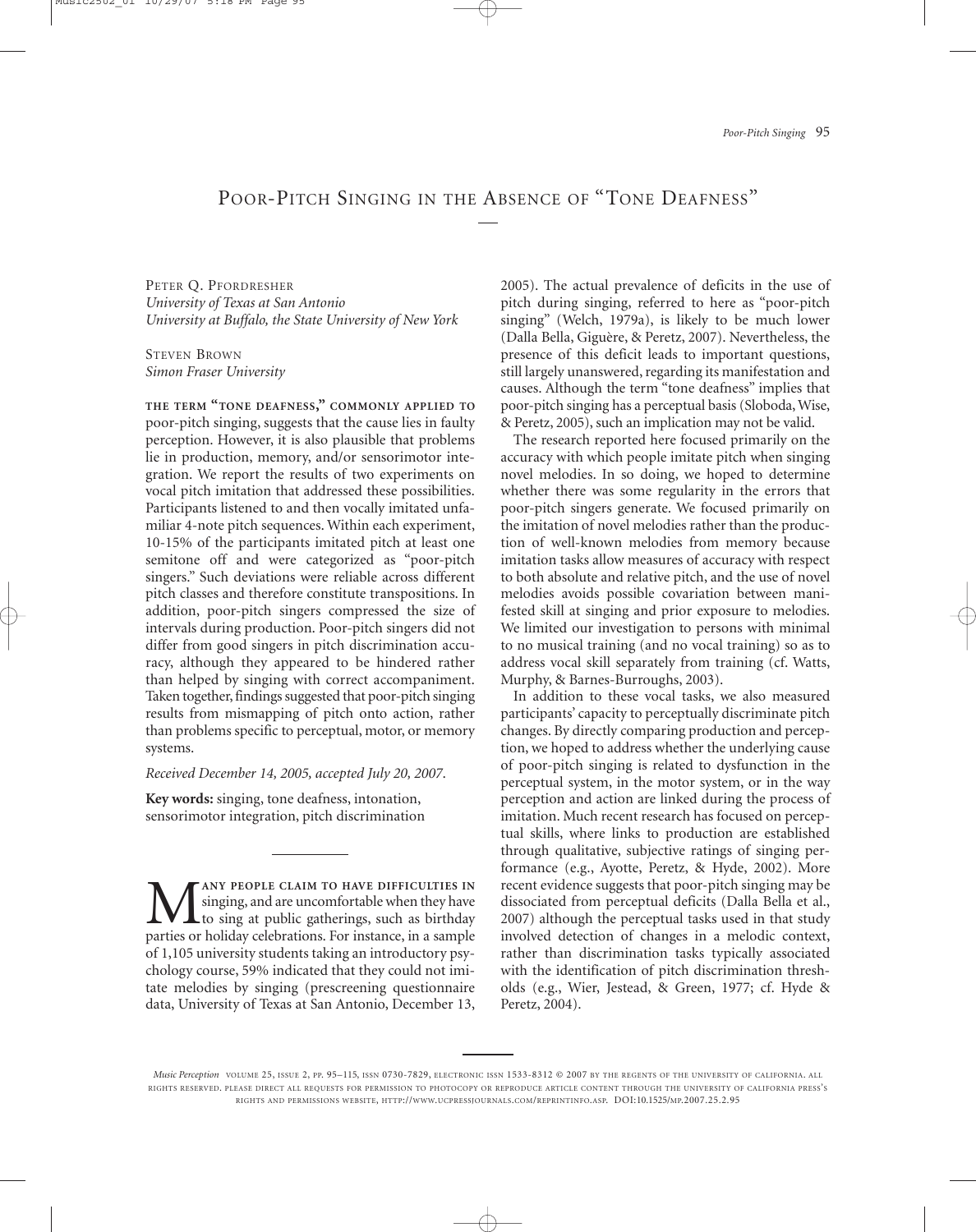We now examine different plausible accounts for poor-pitch singing that extend from these sources, referred to as canonical "models" for poor-pitch singing.

# *Poor-Pitch Singing as a Perceptual Deficit*

Poor-pitch singing is commonly referred to as "tone deafness," suggesting that it has a perceptual cause. The simplest kind of perceptual model, as suggested by the findings of Peretz and colleagues (Ayotte, et al., 2002; Foxton, Dean, Gee, Peretz, & Griffiths, 2004; Hyde & Peretz, 2004; Peretz & Hyde, 2003; Peretz, Brattico, & Tervaniemi, 2005; Peretz, Champod, & Hyde, 2003; Peretz et al., 2002; cf. Patel, Foxton, & Griffiths, 2005), is one in which just-noticeable differences between pitches are larger for poor-pitch singers than for accurate singers. By this account, poor-pitch singing results from an inability to perceive pitch relationships. The perceptual model predicts that perception and production skills should covary. In addition, supraliminal (i.e., larger) pitch changes should be easier to imitate than subliminal (smaller) pitch changes, based on discrimination abilities. In extreme cases, small pitch changes may be produced in a monotone fashion, because no change in the sequence can be detected. A secondary prediction of the perceptual hypothesis is that poorpitch singers should not be influenced by alterations to auditory feedback, such as masking of feedback or augmented feedback (e.g., hearing the correct melody as one sings, cf. Schmidt & Lee, 1999).

Recent research has identified a deficit in neurologically healthy individuals, termed "congenital amusia," in which music perception is impaired but hearing sensitivity and language comprehension are intact (Peretz et al., 2002; Ayotte, Peretz and Hyde, 2002; cf. Allen, 1878<sup>1</sup>). It has been suggested that congenital amusia may be caused by deficiencies in pitch discrimination (Peretz et al., 2002), although group differences in discrimination skill are primarily observed among pitch differences of less than 100 cents (Foxton et al., 2004; Hyde and Peretz, 2004; Peretz & Hyde, 2003; for one case with higher pitch thresholds, see Peretz et al., 2002). A pertinent question for the current investigation is whether the population identified by Peretz and colleagues suffers from a deficit similar to that exhibited by individuals who make one cringe during group singing of "Happy Birthday." Ayotte et al. (2002; see also Giguère, Dalla Bella, & Peretz, 2005) found that sung

performances of familiar melodies by congenital amusics were rated as less accurate than performances by controls, which supports such a link between perception and production. However, Ayotte et al. (2002) based their subject grouping on perceptual abilities, leaving open the possibility that individuals with deficits in production may lack deficits in perception. Bradshaw and McHenry (2005), for instance, identified inaccurate singers who were able to discriminate pitch accurately. That study, however, did not compare good and poor-pitch singers, and so it is unclear whether the accuracy in discrimination exhibited by those poorpitch singers matched discrimination performance of good singers. Similarly, the aforementioned study of Dalla Bella et al. (2007) identified two participants who sang intervals inaccurately but performed accurately on a melody discrimination task.

# *Poor-Pitch Singing as a Motor Deficit*

A *motor model* would argue that poor-pitch singing results from defective control of phonation, most plausibly a lack of precision in motor control. If so, poorpitch singers should produce notes and intervals in a random-like manner. Past research has reported that certain participants, when attempting to sing familiar melodies, produce pitch sequences that bear no relationship to the target melody, even with respect to melodic contour (Joyner, 1969; Price, 2000). These assessments, however, were based on subjective impressions formed by the authors during listening. A motor deficit might also involve difficulties in producing pitch changes (i.e., musical intervals), due to problems in adjusting the length and/or tension of the vocal folds during singing, either during pitch imitation or when producing spontaneous vocal "sweeps." According to this theory, large pitch intervals should be more difficult to produce than small intervals, with monotone (single pitch) sequences being easiest. Moreover, pitch production in general should cluster tightly around a central "comfort pitch." Finally, a motor model would predict that deficient production should occur in the absence of impairments in pitch discrimination.

A motor model is attractive because it builds on the fact that singing is a complex motor skill involving many degrees of freedom (see Sundberg, 1987, for a review). Despite the intuitive appeal of this model, evidence for a solely motoric explanation of poor-pitch singing has been mixed. For instance, Joyner (1969) reported improved singing from a training program based solely on motoric aspects of singing (respiration and phonation). However, pitch discrimination deficits

<sup>&</sup>lt;sup>1</sup>Allen (1878) has often been miscited as having the hyphenated last name Grant-Allen. The actual name of the researcher was Grant Allen.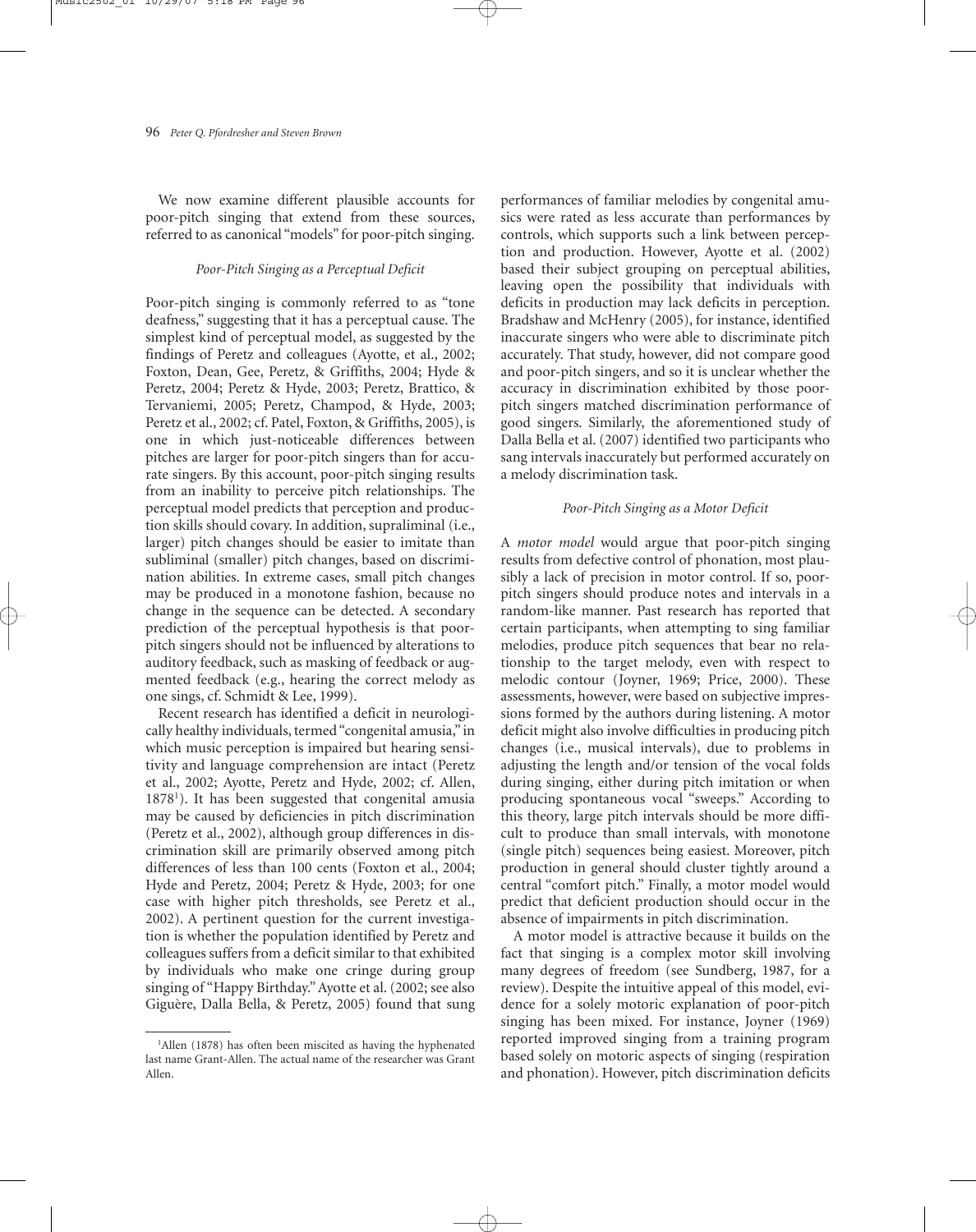also existed in these poor-pitch singers, which suggested that motoric factors alone could not account for the observed production. It is not known how training influenced pitch discrimination. More recent research has failed to yield solid evidence for an exclusively motoric account of poor-pitch singing (see Goetze, Cooper, & Brown, 1990, for a review). Thus, a third avenue of exploration has been the link between perception and production during singing.

# *Poor-Pitch Singing as an Imitative Deficit*

A *sensorimotor model* would argue that tone deafness is a deficit of neither perception nor production per se but instead of sensorimotor integration, namely the conversion of auditory pitch information into appropriate phonation targets during singing. Poor-pitch singing is thus assumed to result from an intrinsic mismapping of stored pitches onto motor gestures. Under such circumstances, poor-pitch singers may acquire both accurate perception abilities and motor skills. However, because the internalized rules that link sounds and actions are faulty, inaccuracies in pitch production occur in a consistent manner, taking the form of regular transformations. Such a deficit has indeed been seen in studies of vocal imitation in children (Howard & Angus, 1998). Furthermore, a sensorimotor model predicts no differences between groups for perception tasks, and that differences across groups in production tasks should be limited to situations in which people attempt to replicate the structure of a sequence through imitation, rather than the spontaneous use of one's voice to produce pitch changes (e.g., by producing spontaneous vocal sweeps).

# *Poor-Pitch Singing as a Memory Deficit*

Our initial hypotheses were guided by a fourth, intuitively plausible, possibility: that poor-pitch singing results from a lack of detail in the representation of musical structure in memory. Under this assumption, deficits in pitch imitation should be alleviated in situations that reduce demands on memory. Specifically, we reasoned that differences between good and poor-pitch singers would be reduced in the imitation of simpler (e.g., monotone) melodies and enhanced for more complex melodies. Likewise, we reasoned that differences between groups would be reduced when singing occurred with augmented auditory feedback, which allows the performer to use corrective information as a cue for retrieval from memory, and would increase when masking of auditory feedback prevents the use of one's own voice as a reinforcing stimulus for memory retrieval.

These predictions followed from two sources. First, there is evidence that musically unskilled individuals have less refined mental representations for musical categories, particularly in situations requiring explicit labeling (e.g., Krumhansl & Shepard, 1979; Palmer & Krumhansl, 1990; see Smith, 1997, for a review of related research). A neurological case study describing a patient with a selective deficit for the production of dissonant rather than consonant intervals likewise suggests that poor-pitch singing may interact with the use of musical schemata (Schön, Lorber, Spacal, & Semenza, 2004). Second, tasks that are used to differentiate "tone deaf" from "normal" listeners have relied on listeners' ability to detect structural deviations in one melody relative to a preceding presentation (e.g., the Montreal Battery of Evaluation of Amusia, Peretz et al., 2003; the Distorted Tunes Test, Kalmus & Fry, 1980; see also Dalla Bella et al., 2007); the ability to preserve musical information in working memory may contribute to such tasks more so than traditional pitch discrimination tasks that involve comparing only two pitches.

### Current Experiments

We report here the results of two experiments that addressed the hypotheses listed above. In Experiment 1, initially designed with the memory hypothesis in mind, we varied sequential complexity (number of pitch changes in a 4-note sequence) and auditory feedback (normal, masked, or augmented) during production tasks. In addition, participants completed perceptual discrimination tasks as an additional test of the perceptual hypothesis. Experiment 2 tested motoric limitations on poor-pitch singing by distributing target pitches around each participant's comfort pitch, and also included a replication of the perception task used in Experiment 1. Whereas experimental factors were manipulated to test hypotheses about motor control (sequential complexity, proximity to comfort pitch), perception (auditory feedback, pitch discrimination), and memory, support for the sensorimotor hypothesis was assessed by examining the consistency of errors in production among poor-pitch singers, as well as possible relationships between perception and production.

# Experiment 1

An experiment was designed to explore the accuracy of vocal imitation in a sample of musically untrained individuals who were selected at random. For the production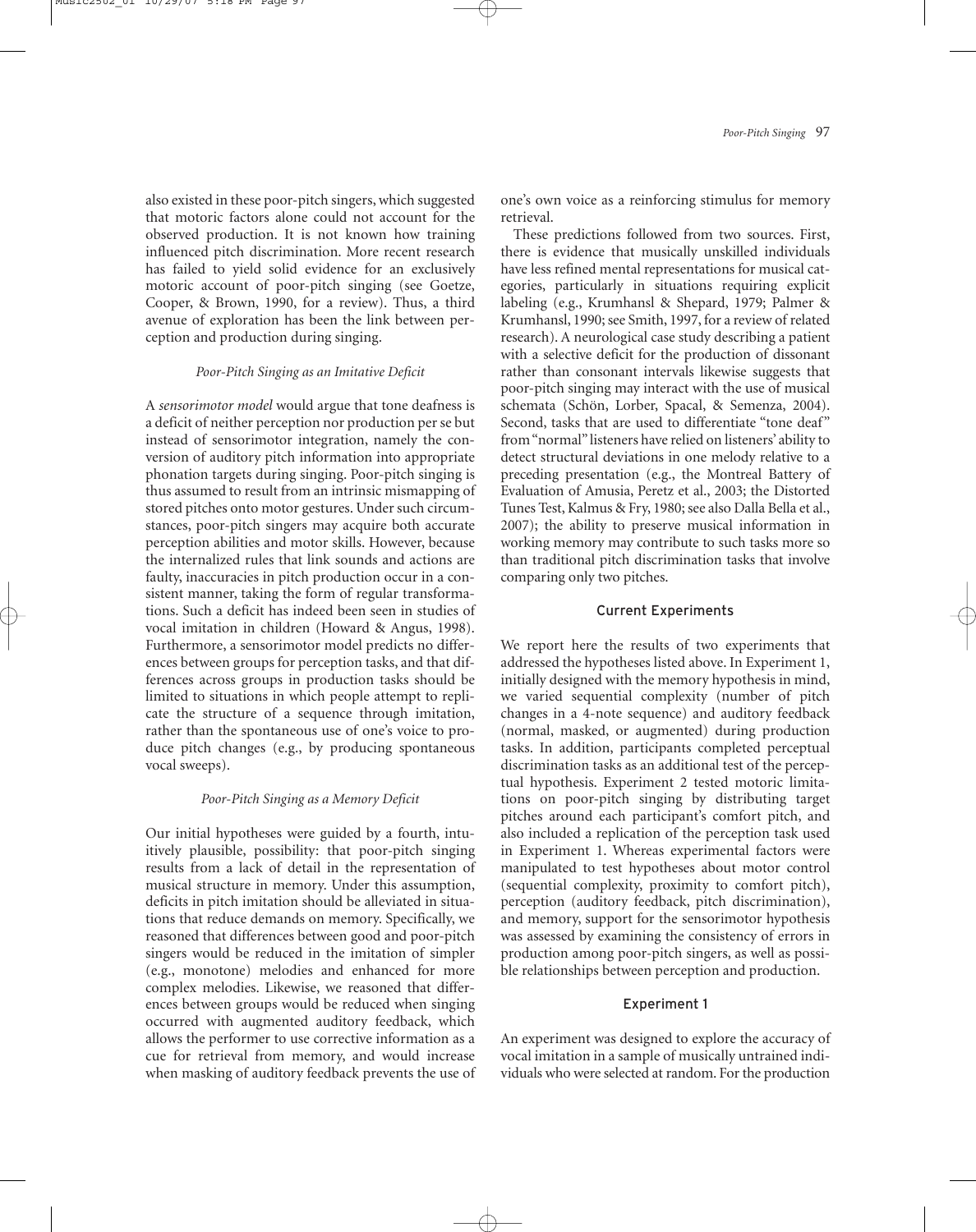tasks, participants listened to 4-note stimuli and then imitated them vocally using the nonsense syllable /da/ as the vocal carrier. Two factors were varied on different trials: auditory feedback and stimulus complexity. With respect to auditory feedback, participants imitated target sequences while having either no manipulation of their auditory feedback ("normal feedback"), while hearing the correct pitch sequence played concurrently with their production ("augmented feedback"), or while hearing pink noise played concurrently with their production ("masked feedback"). With respect to stimulus complexity, participants sang 4-note sequences comprising a single repeated pitch ("note" trials, which were monotone sequences), two different pitches ("interval" trials), or four unique pitches ("melody" trials). Following the production tasks, half the participants completed a pitch discrimination task.

### *Method*

#### PARTICIPANTS

Seventy-nine participants from Introductory Psychology classes at the University of Texas at San Antonio volunteered to participate in exchange for course credit. All participants reported normal hearing, no vocal pathology, and no formal music training. Fifty participants were female and the rest were male. Seventy-seven participants reported being right handed and two were left-handed. Participants 41-79 were selected using a prescreening procedure designed to increase the proportion of poor-pitch singers in the sample;<sup>2</sup> all claimed that they were unable to imitate pitch while singing. Surprisingly, this prescreening procedure did not increase the proportion of poor-pitch singers (see below). One participant's performances yielded a signal that was too weak to analyze, and so this participant's data were removed from the sample for all analyses reported.

# APPARATUS AND MATERIALS

*Production tasks.* Participants imitated 4-note target sequences during production tasks; note durations and inter-onset intervals were both one second. Pitches in target sequences ranged from C to G. Target sequences were produced by a synthesized male voice (Vocaloid Leon, Zero-G Limited, Okehampton, UK) presented over Aiwa HP-X222 headphones at a comfortable listening level. The lowest pitch produced by this voice (C3) had a mean fundamental frequency of 131 Hz, calculated using the TF32 sound analysis system (Milenkovic, 2001). The other pitches were tuned relative to this tonic note based on the equal tempered scale (Burns, 1999). For participants 1-20, both males and females imitated a male voice. This required female participants to transpose, which may have proven difficult for some. Thus, we created a female synthesized sample for the females among the remaining participants by transposing the pitch of the male voice one octave up and adjusting its timbre using Vocaloid. During experiments, stimuli were presented as wave files by Cakewalk Music Creator 2002 software (Twelve Tone Systems, Inc., Boston, MA). Participants' imitations were recorded as digital wave files using a Shure SM48 microphone.

Target sequences were created to form three levels of sequence complexity. "Note" sequences, the simplest level, consisted of a single pitch (sung on /da/) repeated four times. Five note sequences were based on the diatonic pitch classes between C and G."Interval" sequences, the intermediate level of complexity, included a single change of pitch between notes 2 and 3. Interval sequences began on either C (four sequences) or G (four sequences) and changed to one of the four remaining diatonic pitches for notes 3 and 4 (e.g., [C C D D] or [G G C C]). "Melody" sequences, the highest level of complexity, included four unique pitches, and began on either C (four sequences) or G (four sequences). Melody sequences varied with respect to melodic contour. Two sequences had no contour changes, such that all pitch transitions were either ascending (e.g., [C D E G]) or descending (e.g., [G F E C]). Four melodies had a single contour change, either between notes 2 and 3 (two sequences, e.g. [C G F E]) or between notes 3 and 4 (two sequences, e.g., [C F G E]). Finally, two melody sequences featured two contour changes (e.g., [C E D G]).

*Perception task.* Participants 1-40 also completed a perception task, in which they had to discriminate two sine tones based on pitch. All stimuli for the perceptual tasks were created on the MIDILAB 5.0 software system (Todd, Boltz, & Jones, 1989) running on DOS, which generated stimuli by controlling an EMU Proteus 2500 tone generator. Stimuli were presented to participants over Aiwa HP-X222 headphones at a comfortable listening level. Participants' responses were recorded in MIDILAB from custom-made response boxes.

Trials comprised two tones that were each one second in duration and separated by a two-second pause. The first pitch of each pair was always C5 (524 Hz); high pitches were used in order to facilitate discrimination of pure tones (cf. Yost, 2000, p. 157). The second pitch on

<sup>2</sup> Participants 41-79 were run in a replication of Experiment 1 that was originally conceptualized as a new experiment. Due to the overlap in design for the experiments, and in the interest of space, we discuss the results of all participants as part of a single experiment here.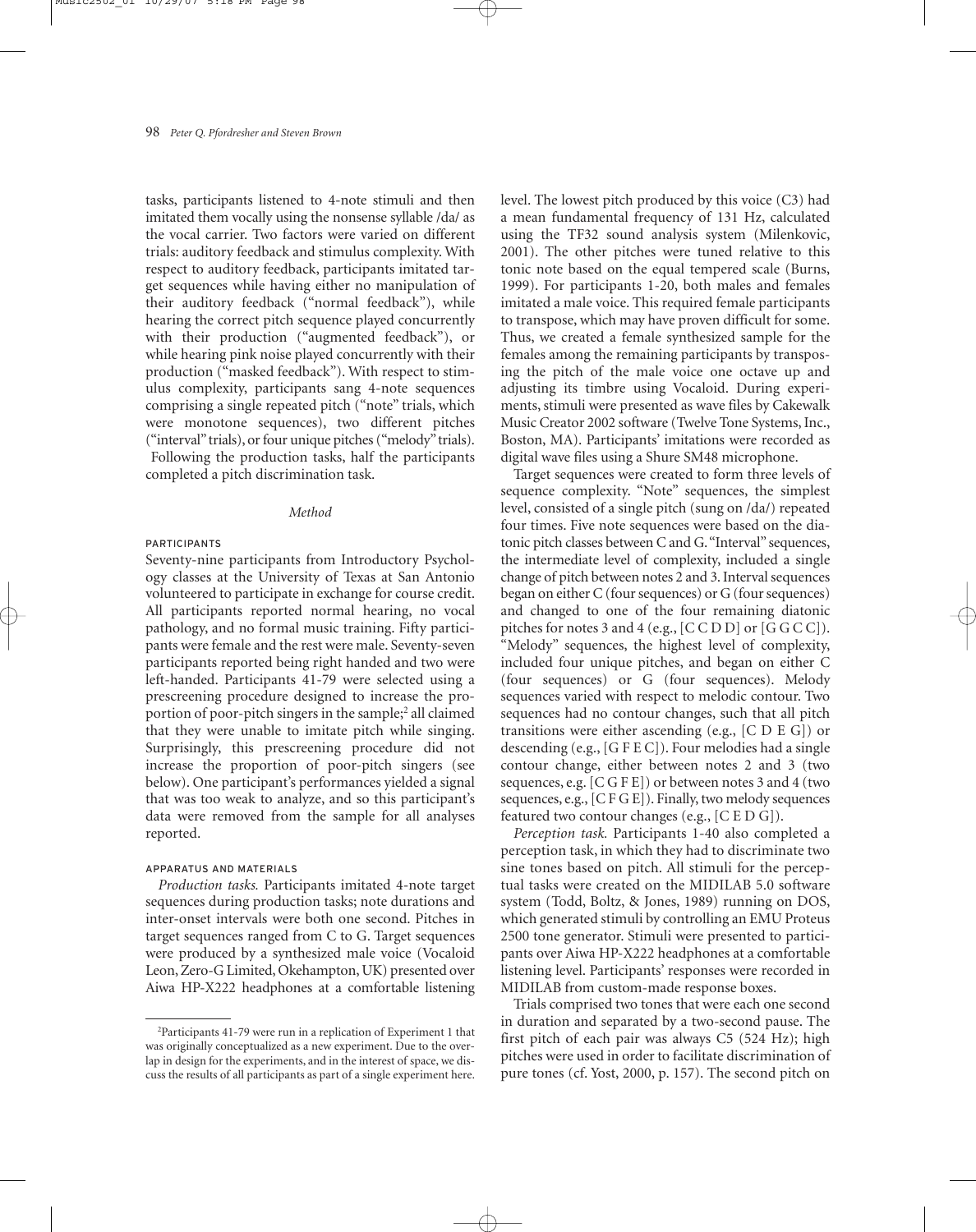each trial could either be the same (50% of trials) or different (50% of trials) from the first one. Changed pitches were either higher (25% of trials) or lower (25% of trials) than the standard pitch. The magnitude of both ascending and descending pitch changes varied according to seven gradations, spaced geometrically by a factor of 2 from 25 to 800 cents (where  $100$  cents = 1 semitone). Each trial was preceded by a high-pitched warning tone (B6), which sounded for one second, and was followed by a one-second pause. Five seconds elapsed between the end of one trial and the warning tone for the next trial.

### PROCEDURE

Participants 1-20 and participants 41-79 were run by different female experimenters, and the remainder were run by a male experimenter. All experimenters were students at the University of Texas at San Antonio and were trained to be sensitive to the nervousness that participants may have experienced in the procedure.

*Production trials.* Experimental sessions always began with production trials. The session began with a warmup phase in which subjects sang the familiar song "Happy Birthday" in a key of their choice. Singers were then instructed to sing a pitch that felt comfortable to them for approximately one second, using the syllable /da/. Two recordings were obtained of both "Happy Birthday" and the participant's comfort pitch. Recordings of the comfort pitch and "Happy Birthday" were used to assess the influence of F0 range and familiarity, respectively, on accuracy in imitation. Participants sang while standing up and were encouraged to use their abdominal muscles for respiration, to sing loudly, and to minimize the use of vibrato or pitch glides while singing.

The experimental production tasks followed the warm-up phase. On each trial, subjects first listened to a stimulus and then repeated it vocally. A metronome sounded throughout the trial to establish a tempo of 120 beats per minute (500 ms inter-onset intervals), twice as fast as note durations. After 4 metronome clicks, the synthesized voice presented the target sequence. Another 4 clicks followed, the last of which coincided with a bell sound that functioned as a response cue. Participants sang back the target sequence starting on the next click after the response cue. They were instructed to imitate the target sequence as closely as possible with respect to pitch, timing, and the syllable used. During "normal feedback" trials, participants heard their own voice, the loudness of which was slightly diminished by the headphones. On "augmented feedback" trials, participants heard the synthesized

voice singing the correct sequence concurrently with their singing, although at a reduced volume relative to the initial presentation of the stimulus. On "masked feedback" trials, participants were presented with pink noise (at approximately 80 dB SPL) over headphones as they sang. Masking noise reduced access to auditory feedback but was not loud enough to fully mask the participant's voice (which may have induced pain and hearing damage).

The trials in Experiment 1 followed a fixed blocking order. Participants 1-40 experienced an order that progressed from trials predicted to be easier to those predicted to be more difficult, in order to counterbalance practice effects against hypothesized results. The first block consisted of the "augmented feedback" trials. Within this block, trials were grouped by complexity such that participants progressed from "note" sequences to "interval" sequences to "melody" sequences. The second block consisted of "normal feedback" trials and the third block "masked feedback" trials, where trials within both of these blocks were grouped by complexity as in the first block. Because results did not conform to our initial predictions regarding the relationship between complexity and accuracy in production, participants 41-79 experienced the reverse blocking order. Within each fixed blocking order, half of the participants experienced one random order of trials, and the other half experienced a different random order.

After completing all the production tasks, participants filled out questionnaires regarding demographic information, beliefs about their own singing and musicality, information about their past exposure to music and singing (e.g., from parents), and a questionnaire designed to screen for possible hearing loss (American Academy of Otolaryngology, 1989).

*Perception tasks*. Perception trials followed for participants 1-40. Participants were instructed to respond "different" if the two pitches differed in pitch, in either direction, and to respond "same" otherwise. After a block of six practice trials with feedback, participants completed 56 experimental trials, with equal numbers of same and different pitch trials. Each "different" trial was present twice in the session.

### DATA ANALYSIS FOR PRODUCTION TRIALS

Mean fundamental frequency (F0) for each produced pitch was derived from the TF32 software package (Milenkovic, 2001). Segment boundaries for sung notes were based on the initiation of each syllable (/da/). We did not attempt to eliminate fluctuations in pitch (e.g., vocal "scoops") because defining a steady-state was difficult to do for poor-pitch singers and would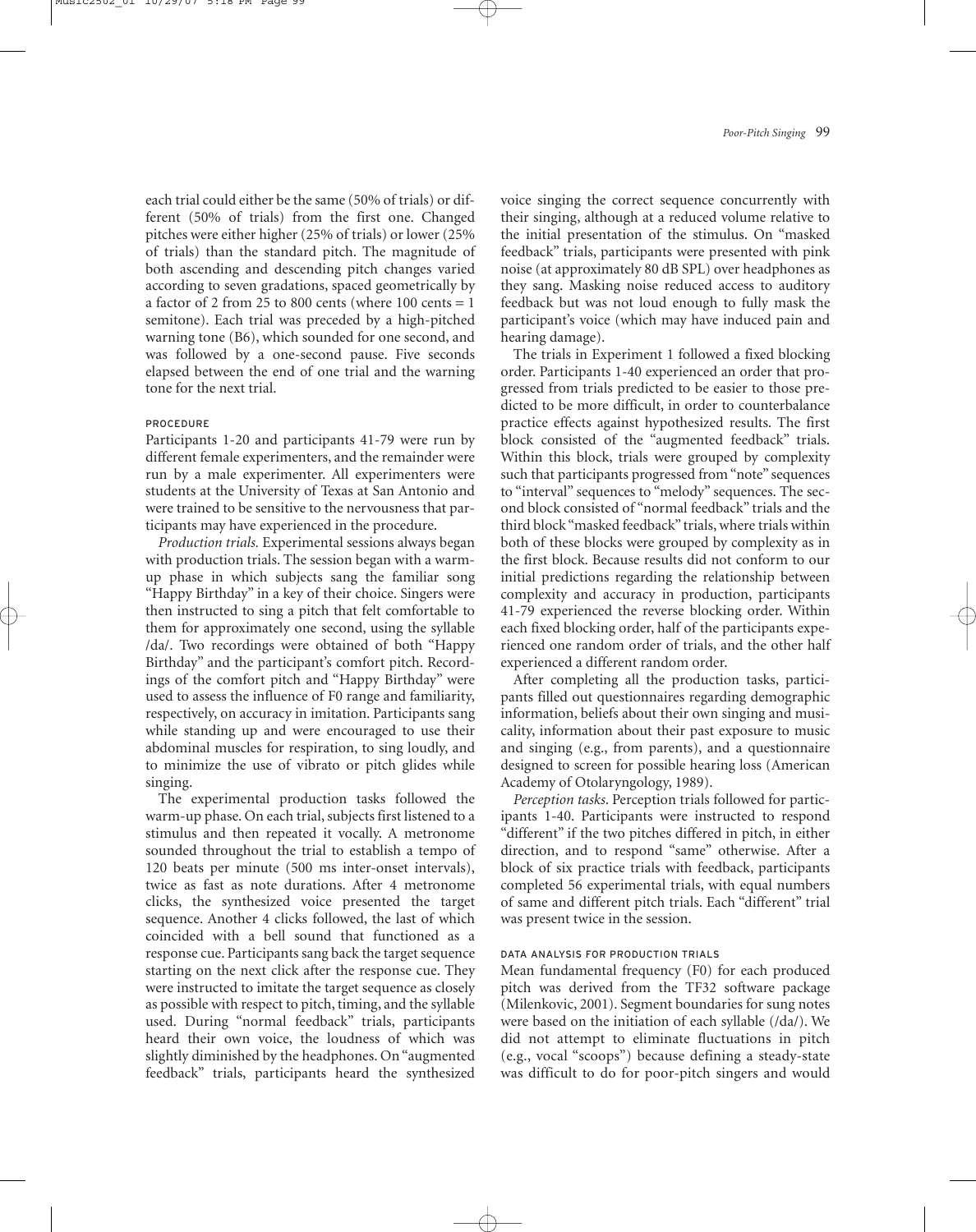have confounded the number of samples per note with singing group.<sup>3</sup> The fundamental frequencies of the produced sequences and target sequences were converted from Hertz into cents relative to the C3 target (which was 131 Hz in the Vocaloid package), based on the equal tempered scale, such that 100 cents = 1 semitone.

Two measures of error in pitch imitation were computed. *Note errors* were used to measure the production of individual pitches, and functioned as a measure of production with respect to absolute pitch. Note errors were derived by subtracting each target pitch from each produced pitch, such that negative values reflected undershooting ("flat"), positive values reflected overshooting ("sharp"), and lower absolute values reflected better overall accuracy. Poor-pitch singers were identified by the averaged signed error for notes, because this measure relates directly to accuracy in singing. The absolute value of note errors (*absolute note error*) was used in group analyses to determine the overall accuracy and precision of produced notes. If a participant's mean absolute note error exceeded 600 cents (half of an octave), it was assumed that the participant chose a different octave to produce sequences, and the target pitches were rescaled to a different octave. *Interval errors* were also calculated to measure the accuracy of relative pitch in production. These were derived by computing difference scores between target sequences and produced sequences for the intervals between notes 1-2, 2-3, and 3-4. Positive values for this measure indicate expansion of interval size, and negative values indicate compression. The absolute value of interval error (*absolute interval error*) was used to measure overall accuracy in interval production irrespective of whether the errors involved contraction or expansion.

#### *Results*

### GENERAL COMPARISONS BETWEEN GOOD AND POOR IMITATORS

The most common way to describe poor-pitch singing is "out of tune" singing (cf. Joyner 1969). We adopted

this common definition in operationally defining good and poor-pitch singers in our sample. More specifically, poor-pitch singers were those whose note errors were either greater than +100 cents or less than –100 cents on average, i.e., more than one semitone off pitch. Ten of the 79 participants (13%) were classified as poor-pitch singers by this criterion; eight were female and two were male. Six were from participants 1-40 (no prescreening, 15% of the sample), and 4 (10%) were from participants 41-79. Among the females, five imitated a male voice (i.e., they were among participants 1-20), and three imitated a female voice. One participant's performances yielded a signal that was too weak to analyze, and so this participant's data were removed from the sample for all analyses reported.

The boxplots in Figure 1 display mean and median accuracy as well as distributional properties of good and poor-pitch singing. For all good singers  $(n = 69)$ except six, the inter-quartile range fell within 100 cents of target pitches. As can be seen, poor-pitch singers (outside the dashed rectangle, *n* = 10) were consistent in transposing4 their produced pitches in one direction or the other (either sharp or flat). For all singers but one, most of their individual produced pitches fell outside the 100-cent boundary (see medians). Figure 1 also suggests that poor-pitch singing, on the basis of note accuracy, covaries with reduced precision, resulting in broader distributions of note errors for poor-pitch singers (but see below).

We further addressed the reliability of transpositions by extracting the first produced note for all "interval" and "melody" sequences, each of which began on either C or G. It may be that poor-pitch singers do not truly "transpose" produced pitches but instead sing all melodies using almost the same pitch. If so, then it is possible that singers who are "sharp" for sequences that begin on C will be "flat" for sequences beginning on G. Figure 2 addresses this issue by displaying the signed note error for melodies beginning on C (y-axis) versus those beginning on G (x-axis). The correlation between these error scores was significant and positive,  $r(76)$  = .59, *p* < .01. As can be seen, participants produced reliable transpositions of pitch regardless of the starting pitch of the target sequence, hence reflecting a general tendency for these singers to transpose pitch, rather

<sup>&</sup>lt;sup>3</sup>In order to determine whether our technique for vocal analysis converges with other techniques based on different segments of sung notes and/or different descriptive statistics, we carried out an analysis on the subset of the data. Four participants, representing the two mostand least-accurate participants in the sample, were selected. One trial, representing each complexity condition with normal feedback, was used for the analysis (4 notes each = 16 observations per participant). We compared six analysis techniques. Half were based on the entire syllable, and the other half were based on locating a steady state within the F0 contour of the syllable. For each segmentation strategy, we extracted the mean, median, and modal F0. Correlations between all possible pairs were greater than *r* = .999, indicating high agreement.

<sup>&</sup>lt;sup>4</sup>We use the term "transpose" to describe note errors in poor-pitch singers, rather than simply refer to these errors as "mistuning" in order to emphasize the consistency in direction of note errors. The fact that transpositions in poor-pitch singing did not result in melodies that are transposed in the traditional sense (e.g., as in a key change) results from the fact that other forms of error enter into poor-pitch singing as well.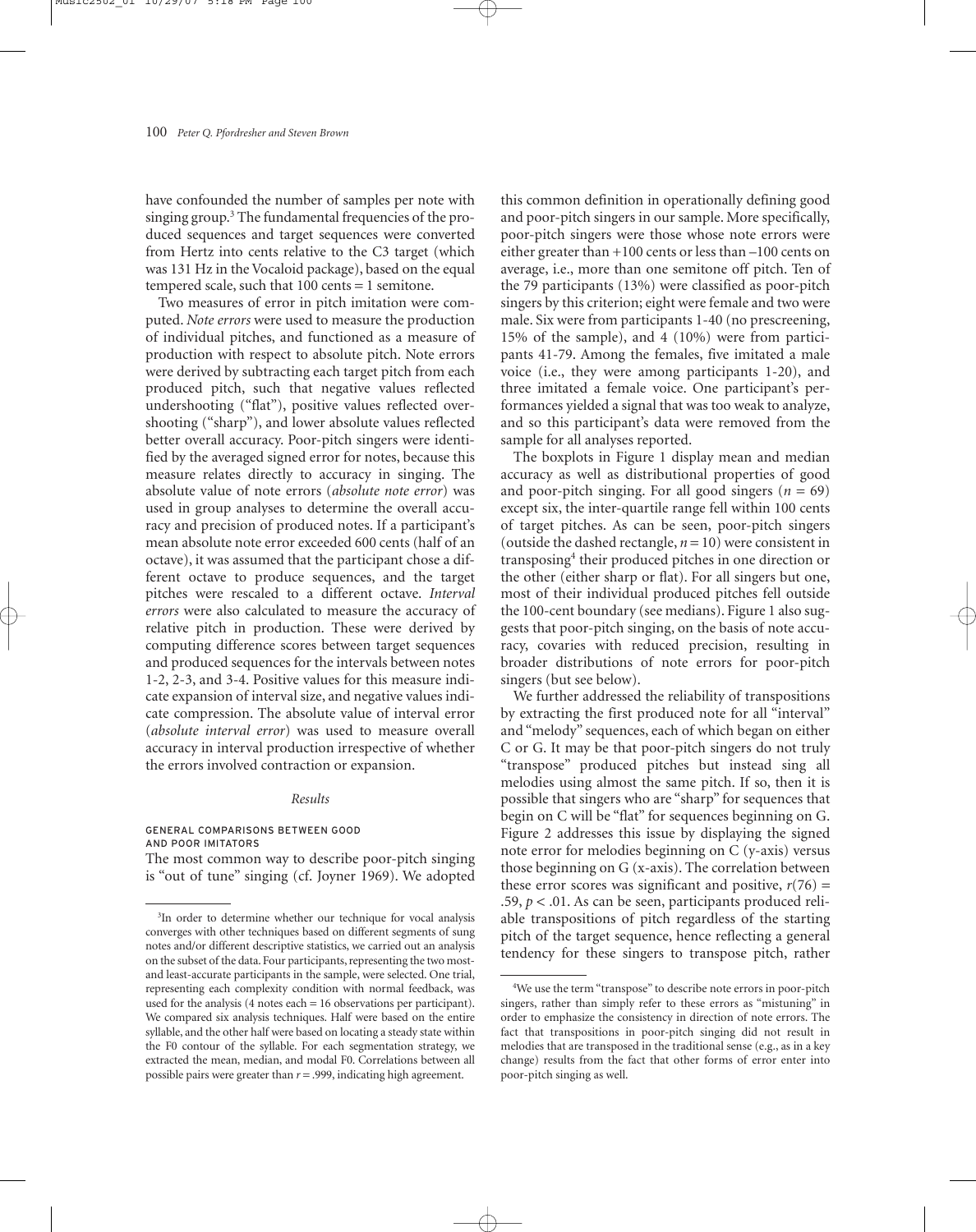

FIGURE 1. Boxplots illustrating descriptive statistics and distributional characteristics for individual singers in Experiment 1. Asterisks denote means. Rectangles highlight the interg<br>quartile range, and horizontal lines **FIGURE 1.** Boxplots illustrating descriptive statistics and distributional characteristics for individual singers in Experiment 1. Asterisks denote means. Rectangles highlight the interquartile range, and horizontal lines within rectangles denote medians. Whiskers highlight the range from the 10th percentile (lower) to the 90th percentile (upper). Singers categorized as "good" are grouped within the dashed rectangle, and poor-pitch singers are outside the rectangle.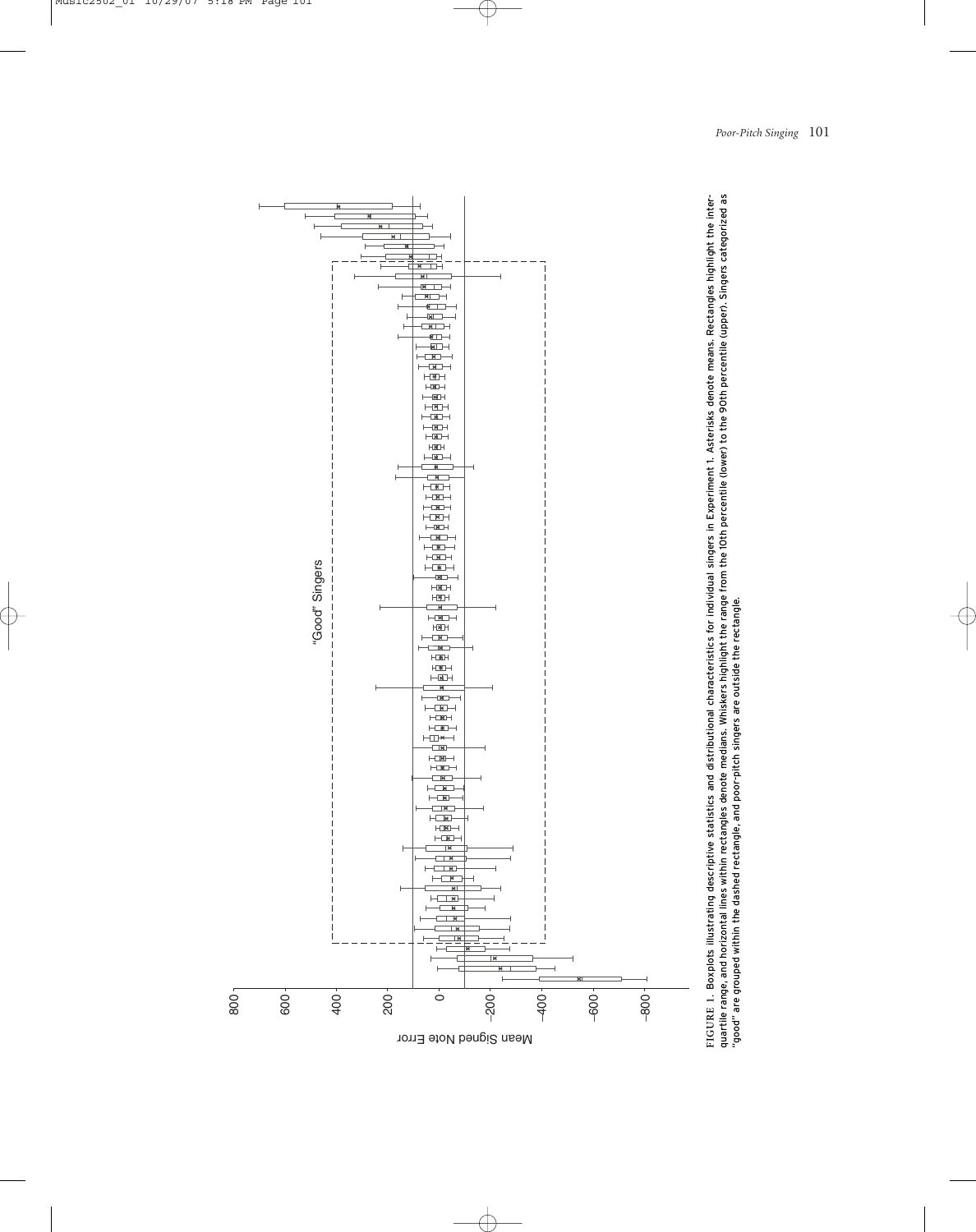

**FIGURE 2.** Scatterplot showing the relationship between signed note errors for melodies beginning on G (abscissa) and those beginning on C (ordinate) in Experiment 1. Crosshairs highlight boundaries segmenting the production of "sharp" notes (right/upper) from "flat" notes (left/ lower). The rectangle highlights participants whose note errors fall within +/– 100 cents of the target pitch for both starting pitches.

than a tendency for monotone production or a general breakdown in precision. In fact, good singers were more variable with respect to the overall tendency to overshoot or undershoot than were poor-pitch singers. Note that Figure 2 suggests a greater proportion of poorpitch singers than does Figure 1 because Figure 2 displays data from only starting pitches.

It is plausible that poor-pitch singers also misproduce the transitions between pitches in addition to their problems in vocally matching individual pitches. We addressed interval production by analyzing regressions of produced intervals on target intervals for good and poor-pitch singers, as shown in Figure 3. Ideal imitation would lead to a line with a slope of 1 (solid lines), where compression of produced intervals would result in a slope of less than 1, and expansion of intervals would lead to a slope greater than 1. Good singers  $(n = 68)$ reproduced intervals on average that resulted in a slope with slight compression but that was close to 1 ( $\beta$  = .88, Figure 4a). Poor-pitch singers (*n* = 10), by contrast, produced intervals that resulted in a slope substantially lower than 1 ( $\beta$  = .69, Figure 4b), hence reflecting compression of intervals. The difference between slopes was significant,  $t(22) = 5.94$ ,  $p < .01$  (test for independent *B*'s, Cohen & Cohen, 1983, p. 56). Importantly, produced intervals for both groups reflected a significant linear trend ( $r^2$  > .99 for good singers,  $r^2$  = .99 for poor-pitch singers), and each estimated point in the linear trend that was predicted for each group fell within one standard deviation of the mean (see error bars). With respect to individual data, nine out of the ten poorpitch singers generated linear trends with slopes less than  $1$  (< .66 for 8 out of ten).  $r^2$  values exceeded .96 for nine participants (the exception had a low slope value), and the one exception (who had a shallow slope) yielded  $r^2$  = .75. An important implication of this result is that what appears to be a breakdown in precision among poor-pitch singers in Figure 1 may actually reflect systematic underestimations of interval size during production.

We next addressed the relationship between error in note production and error in interval production, as shown in Figure 4. We treated the slope of the regression line for interval production (cf. slopes in Figure 3) as a "compression index" for each participant. These variables were transformed into *z*-scores, based on all participants, in order to address the magnitude of note and interval errors in standardized coordinates. Because poor-pitch singers tended to sing either sharp or flat, but compressed intervals in general, the relationship is nonlinear (as verified by a significant quadratic fit,  $r^2$  = 0.35,  $p < 0.01$ , significant at the same level when the leftmost data point is removed,  $r^2 = .28$ ). As can be seen, there was a general tendency across participants to compress intervals, given that most data points fall below the horizontal dotted line (representing the *z*-score associated with a slope of 1), that was reduced for good singers. Interestingly, the one poor-pitch singer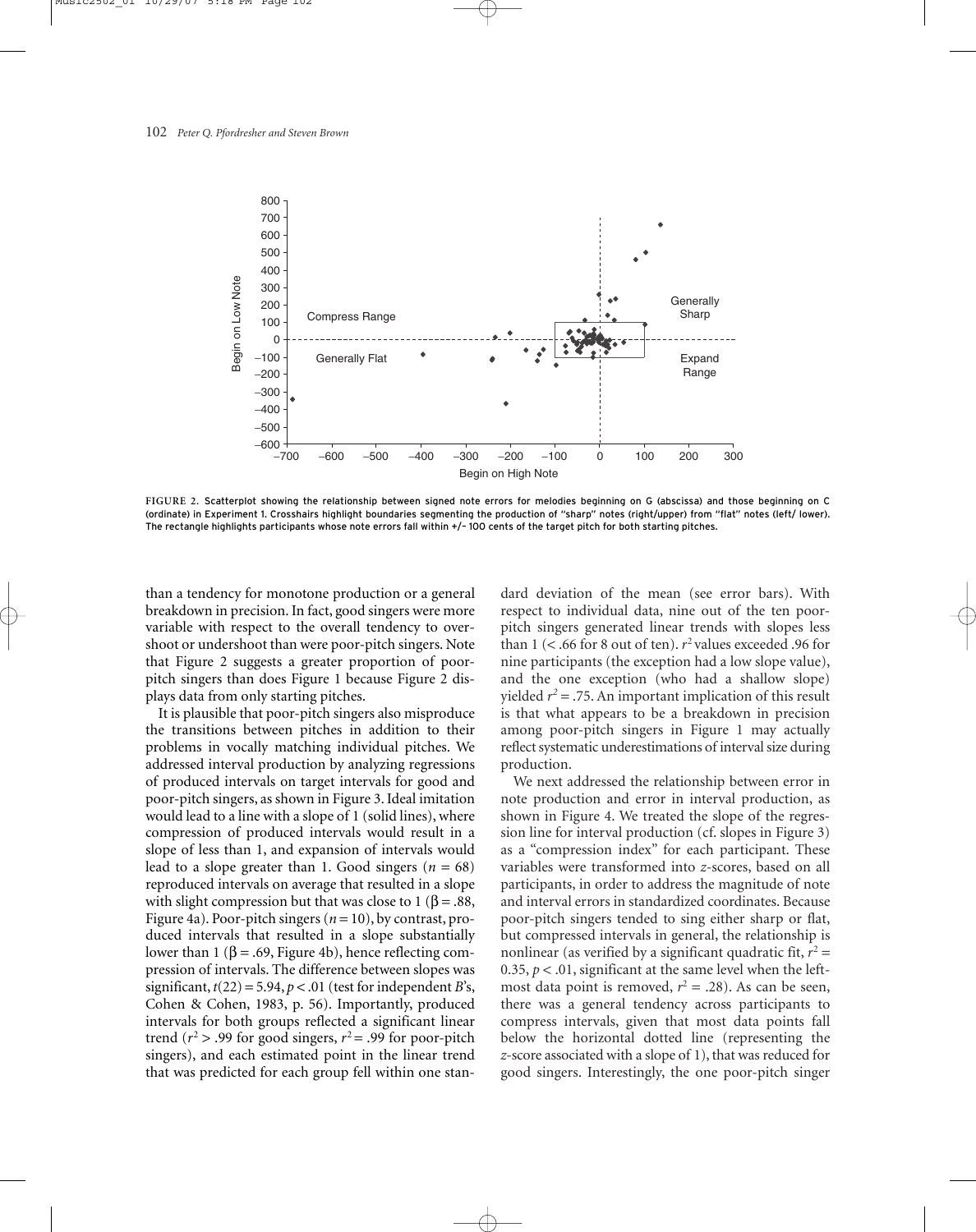

**b. Poor-Pitch Singers**



**FIGURE 3.** Scatterplots relating target intervals to produced intervals for good singers (3a) and poor-pitch singers (3b) in Experiment 1. Error bars represent standard deviations for the obtained data. Dashed lines illustrate least-squares linear regression fits for the obtained data, and solid lines indicate ideal performance (target interval = produced interval).

who did not show compression actually expanded intervals more than any of the accurate singers—a different form of inaccuracy in interval production. Figure 4 also illustrates the fact that not all compressors transpose pitch. However, the two tendencies are highly related. Moreover, examination of *z*-score magnitudes suggests that greater extremes among individuals occur for transpositions (i.e., note error) than for compression, thus validating our use of mistuning to identify this population.

Given the overlap between the distributions shown in Figure 4, one might wonder whether compression and transposition might constitute independent deficits. There is reason to doubt this. Assuming that the threshold for compression is  $\beta \leq .75$  (a threshold under which 15% of good singers, but 80% of bad singers, fall), the joint probability of observing both compression and transposition in the same participant  $(p = .10)$  was substantially higher than the joint probability predicted by independence ( $p = .03$ , based on probability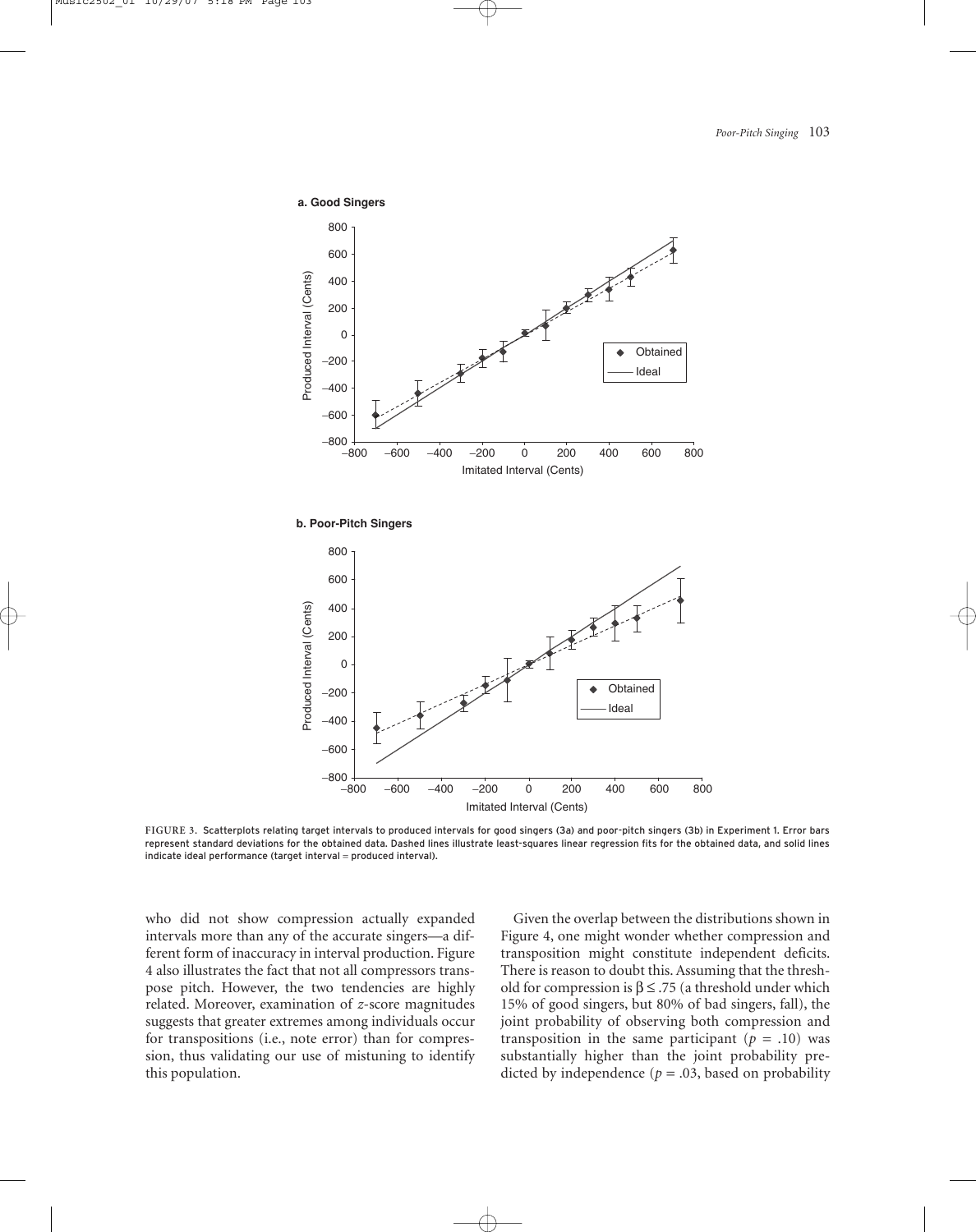

**FIGURE 4.** Scatterplot relating mean signed note error (abscissa) to compression (ordinate) for each participant in Experiment 1, in *z*-score coordinates. The horizontal dotted line represents the *z*-score that reflects ideal interval production (no compression or expansion,  $\beta = 1$ ), and the vertical dotted lines highlight *z*-scores associated with boundaries that separate good from poor-pitch singers (+/− 100 cents). The solid line represents the leastsquares quadratic fit to the data.

of transposition  $= .13$  and compression  $= .23$ ). At the same time, larger distinctions in vocal imitation may exist for note accuracy than for interval accuracy. Not surprisingly, differences between groups were larger for note errors,  $t(77) = 7.85$ ,  $p < .01$ ,  $r^2 = 0.45$ , than for interval errors,  $t(77) = 2.45$ ,  $p < .05$ ,  $r^2 = 0.07$ . The fact that note errors apparently segment groups better than interval errors suggests that poor-pitch singing is primarily transpositional.

### ANALYSES OF EXPERIMENTAL MANIPULATIONS IN PRODUCTION TRIALS

*Note error.* We first analyzed mean absolute error in note production. For this analysis, we included all produced notes and all conditions in order to maximize statistical power. These data were analyzed with a 2 (group)  $\times$  3 (sequence complexity)  $\times$  3 (feedback condition) mixed-model ANOVA. Sequence complexity and feedback were the repeated-measures factors. Resulting means are shown in Figure 5. The ANOVA revealed a significant group  $\times$  complexity interaction,  $F(2, 152) = 16.82$ ,  $MSE = 10368.25$ ,  $p < .01$ , a group  $\times$ feedback interaction, *F*(2, 152) = 14.07, *MSE* = 14593.10,  $p < .01$ , and a significant 3-way interaction,  $F(4, 304) = 3.63$ ,  $MSE = 4702.79$ ,  $p < .01$ . Good singers performed less accurately as complexity increased, but the difficulty experienced with complexity was attenuated when singing with augmented feedback. In contrast,



**FIGURE 5.** Mean absolute note error as a function of group, sequence complexity, and auditory feedback in Experiment 1. Error bars represent one standard error of the mean.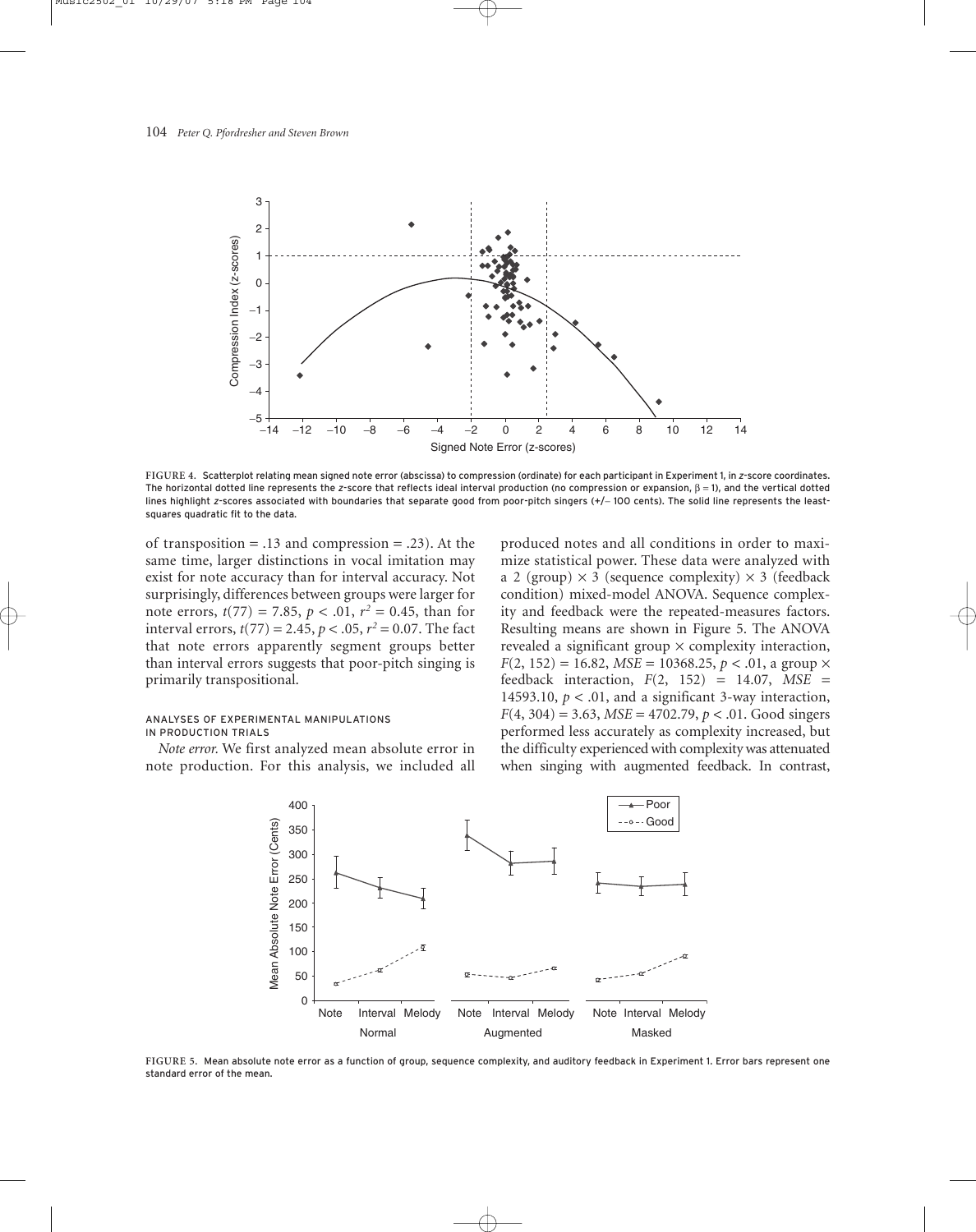

**FIGURE 6.** Mean absolute interval error as a function of group, sequence complexity, and auditory feedback in Experiment 1. Error bars represent one standard error of the mean.

poor-pitch singers imitated less accurately during augmented feedback, and demonstrated a nonsignificant tendency to sing with greater error for simple trials (the reverse of the effect seen for good singers).

*Interval error.*We next report how interval error varied with the experimental conditions for each group. We restricted this analysis to transitions that featured a pitch change (i.e., the interval between notes 2-3 in interval trials, and all intervals in melody trials). The resulting data were analyzed in a 2 (group)  $\times$  2 (complexity)  $\times$  3 (feedback) mixed-model ANOVA. Resulting means are shown in Figure 6. There was a significant group x complexity interaction,  $F(1, 76) = 4.56$ ,  $MSE = 14420.53$ ,  $p <$ .05, but no group  $\times$  feedback interaction ( $p > .10$ ), and a marginal 3-way interaction  $(p = .06)$ . Good singers again imitated less accurately when intervals were presented in more complex (melody) sequences, whereas poor-pitch singers did not respond strongly to this manipulation, though their errors were in the same direction as good singers.

The fact that poor-pitch singers show inaccuracies in producing intervals (albeit to a lesser degree than their inaccuracies in imitating pitch) brings up a related question: are poor-pitch singers less accurate than good singers with respect to the production of melodic contour? We addressed contour accuracy by examining production for melody sequences, which were the only sequences whose contour was characterized by consistent change. Every produced pitch change whose direction matched the direction in the target sequence was coded as correct, and changes in the opposing direction were coded as incorrect. Contour accuracy was analyzed

with a 2 (group)  $\times$  3 (auditory feedback) mixed model ANOVA, which yielded a main effect of auditory feedback,  $F(2, 152) = 47.48$ ,  $MSE = 0.003$ ,  $p < .01$ , but no main effect of group and no group  $\times$  feedback interaction (*F* < 1 for each). Overall accuracy was high for each group (mean accuracy = 92% of all contour changes, *SE*  $\epsilon$  = 1%, for each group). The main effect of feedback reflects the fact that contour accuracy was higher for augmented feedback  $(M = 97\%, SE = <1\%)$  than for normal or masked feedback (*M* = 89%, 90%, *SE* = 1%, <1%, respectively), thus arguing for some facilitation from augmented feedback.

# PITCH-DISCRIMINATION TRIALS

A major focus of this study was to examine whether the colloquial term "tone deafness" can be taken literally with respect to its causal implications for poorpitch singing, as studies of congenital amusia suggest. We analyzed pitch-discrimination performance separately for good and poor-pitch singers among the first 40 participants. Figure 7 shows the proportion of "different" responses for both groups. Ideal performance would generate a step function such that participants never report a "different" response for 0-cent changes and always report such a response for other pitch changes. Changes greater than 200 cents are not shown in Figure 7, as both groups performed perfectly on these trials (cf. Hyde & Peretz, 2004). As can be seen, differences between groups were negligible for all pitch changes, suggesting that there is no significant difference in pitch-discrimination skill between accurate singers and singers who transpose while singing.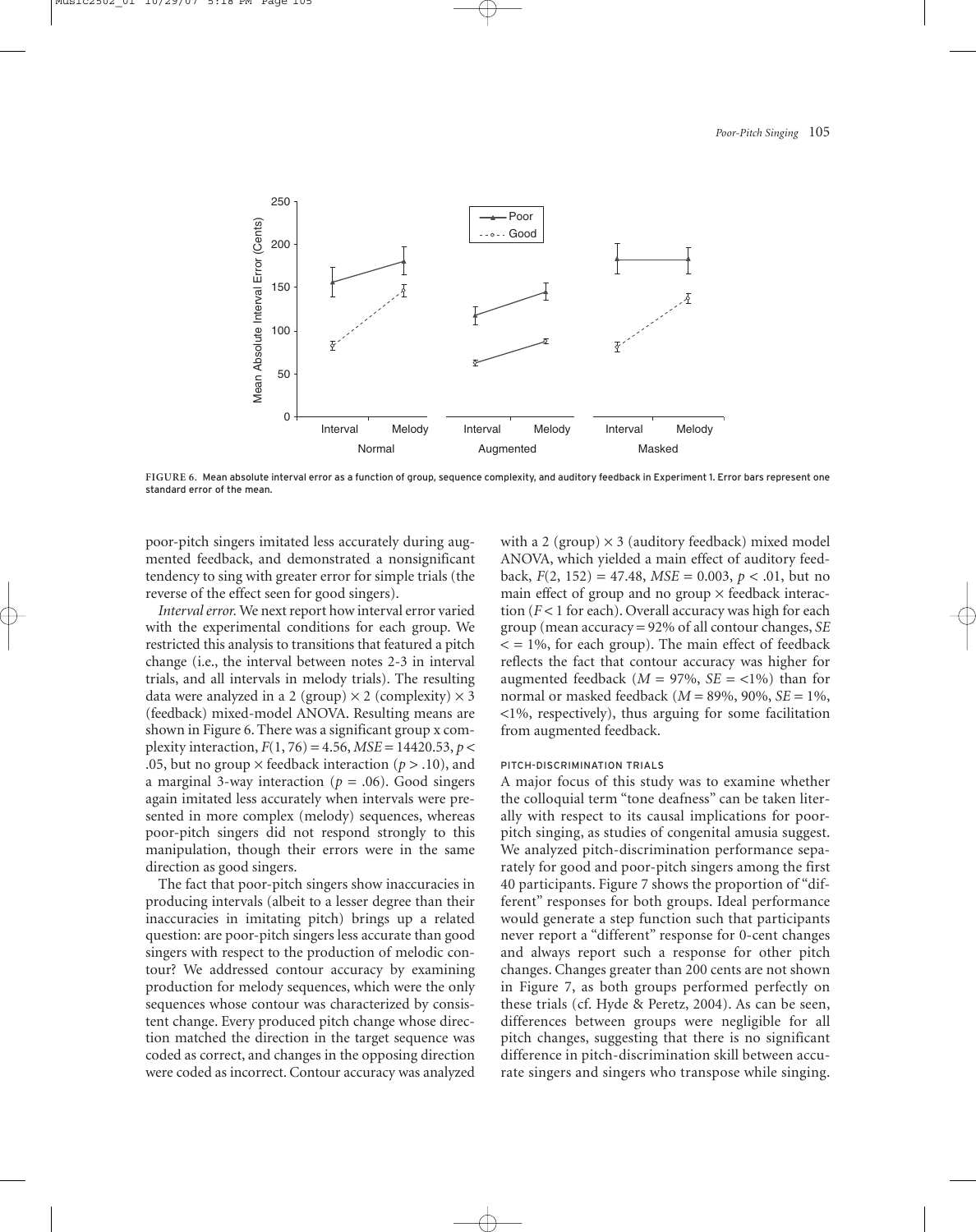

**FIGURE 7.** Mean proportion of "different" responses across participants as a function of group and the magnitude of change between tones in Experiment 1 (participants 1-40). Error bars represent one standard deviation of the mean. The horizontal line represents chance performance.

An ANOVA with the factors "pitch change" (in cents) and "group" yielded a main effect of pitch change,  $F(7, 266) = 31.83$ ,  $MSE = .031$ ,  $p < .01$ , but no main effect of group and no interaction  $(F < 1$  for each). These results demonstrate a dissociation between accurate perceptual skills and impaired production skills in poor-pitch singers.

Although we found no differences in pitch-discrimination ability at the group level, it is possible that individual performance in pitch discrimination correlates with measures of error in pitch production. We correlated measures of production error (note and interval error) for each individual with pitch-discrimination accuracy, averaged across all pitch changes. Figure 8a shows a plot of the mean absolute note error for each subject as a function of their discrimination accuracy. The correlation was near zero  $(r = -0.02)$ . Also, as can be seen, most of the poor-pitch singers actually performed well on the perceptual discrimination task, while a few good singers performed poorly. Interestingly, one poor-pitch singer did demonstrate a deficit in both pitch discrimination and production, in contrast to the other poor-pitch singers (who demonstrated comparable pitch-discrimination abilities to the good singers). Likewise, the correlation between pitch discrimination accuracy and mean absolute interval error was negligible  $(r = .02)$ . Note that the overlap between good and poor-pitch singers shown in Figure 8b is due to the use of interval error rather than note error (cf. Figure 4). Finally, we wish to note that the participant falling in the upper left of each plot showed extremely poor performance relative to other performers. This person also appears to the far left on Figures 1, 2, and 4.

One could argue that our selection process, which was based on production accuracy, was biased toward finding differences in production rather than perception. A fairer test of the perceptual model may be to determine if performance on the pitch-discrimination



**FIGURE 8.** Scatterplots relating pitch discrimination accuracy to mean absolute note error (8a) and mean absolute interval error (8b), across participants, for good and poor-pitch singers in Experiment 1 (participants 1-40).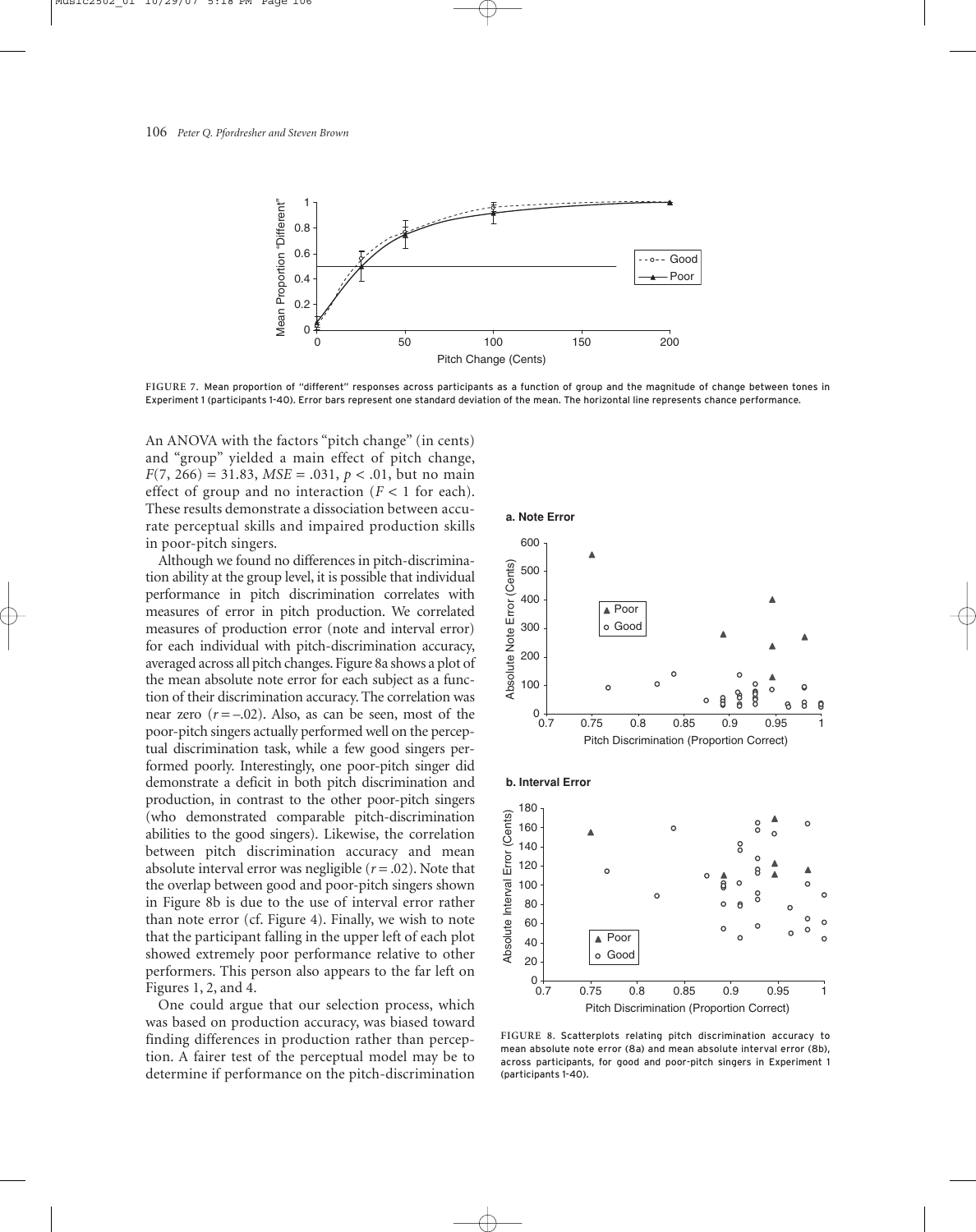task can be used as a grouping variable that relates to production. We therefore created groups for the first 40 participants based on pitch-discrimination performance. First, pitch thresholds based on 75% "different" responses (cf. Coren, Ward, & Enns, 2004; Wier et al., 1977) were calculated for each subject through linear interpolation, starting from the 0-cent change condition. Second, we divided participants into good and poor-pitch groups based on a threshold discrimination criterion of 50 cents. That is, participants who required greater than a 50-cent change to detect pitch differences were classified as "poor perceivers" (*n* = 8) and the rest were classified as "good perceivers." Thresholds were used instead of accuracy since they provide a clearer basis on which to establish a criterion for performance. Pitch thresholds in our data were typically 50 cents or lower, and 50 cents reflects approximately 75% correct performance for congenital amusics in Hyde and Peretz (2004). The use of mean percent correct rather than threshold yielded a similar grouping.

ANOVAS using the same designs as those described before (*Analyses of Experimental Manipulations in Production Trials*) were computed in order for group participants. No main effects of group emerged for note or interval error  $(F < 1$  for each), and note errors fell in the opposite direction from that predicted by a perceptual model (*M* = 96.23, *SE* = 3.81 versus *M* = 93.24, *SE* = 5.44 cents for accurate and inaccurate perceivers, respectively). With respect to interval error, the group  $\times$  feedback interaction was significant, *F*(2, 76) = 4.04, *MSE* = 937.53, *p* < .05, but supported a different pattern of results than that found when grouping was based on production error, although the finding is of interest. Whereas both groups improved with augmented feedback, people with high pitch thresholds (i.e., poor perceivers) benefited more than people with low pitch thresholds.

# COMPARISON BETWEEN IMITATION AND REPRODUCTION FROM LONG-TERM MEMORY

Our analyses of production data focus on the imitation of novel sequences. However, poor-pitch singing is often manifested in the reproduction of well-known songs from long-term memory. In order to assess whether the poor-pitch singers identified here suffer from a deficit specific to the initial imitation of a novel melody, we examined the accuracy with which they produced intervals when singing "Happy Birthday" at the beginning of the session. Interval errors were computed by comparing each participants' produced intervals to intervals from an ideal performance, based equal tempered pitch intervals for a standard rendition of "Happy Birthday" and adjusting for any addition or

deletion errors in performance. Because we did not require participants to sing in a particular key, we do not address the reproduction of absolute pitch here (cf. Levitin, 1994). We focused on the first 20 participants, which included most of the poor-pitch singers ( $n = 6$ ). Three singers (none of them poor-pitch singers) had missing data for performances of "Happy Birthday" and were not used. Poor-pitch singers generated more errors (mean absolute interval error = 117.50 cents, *SE* = 13.17), on average, than did good singers (*M* = 80.88 cents, *SE* = 5.25), *t*(14) = 2.14, *p* < .05. Furthermore, there was a significant correlation across subjects between mean absolute interval error for imitation trials and error in singing "Happy Birthday,"  $r(14) = .64$ ,  $p < .01$ . Thus, poor-pitch singing as defined by accuracy in imitation of novel melodies may extend to accuracy in the reproduction of familiar songs.

# *Discussion*

Experiment 1 yielded a number of novel results. First, and most importantly, we identified a subset of musically untrained participants who were unable to imitate pitch within musically acceptable boundaries (100 cents), but were able to discriminate pitch changes of greater than 50 cents. Production deficits were not limited to the production of absolute pitch (i.e., transposition); a smaller but significant tendency to compress the size of intervals was also observed in poor-pitch singers. Accurate singers also compressed interval size, but to a lesser degree on average. Importantly, poor-pitch singers transposed pitch and compressed intervals in a consistent manner regardless of pitch height and interval size. Poorpitch singing thus appears to reflect a consistent mismapping between pitch targets and phonatory responses. Analyses of accuracy in perceptual-discrimination tasks did not reveal any reliable differences between groups, with the possible exception of one participant. Experiment 1 thus did not support the notion that poor-pitch singing results from (literal) "tone deafness."

Experimental manipulations of production trials yielded interesting and unexpected results. Contrary to predictions of the memory model, which motivated Experiment 1, poor-pitch singers were less accurate when singing with accompaniment (the correct sequence) than when singing unaccompanied or with masking noise. Also, poor-pitch singers demonstrated marginally higher note accuracy when producing complex sequences (comprising 4 unique pitches) than monotone sequences; the opposite was observed for accurate singers.

One weakness of Experiment 1 concerns the match between the vocal range of the participant and the F0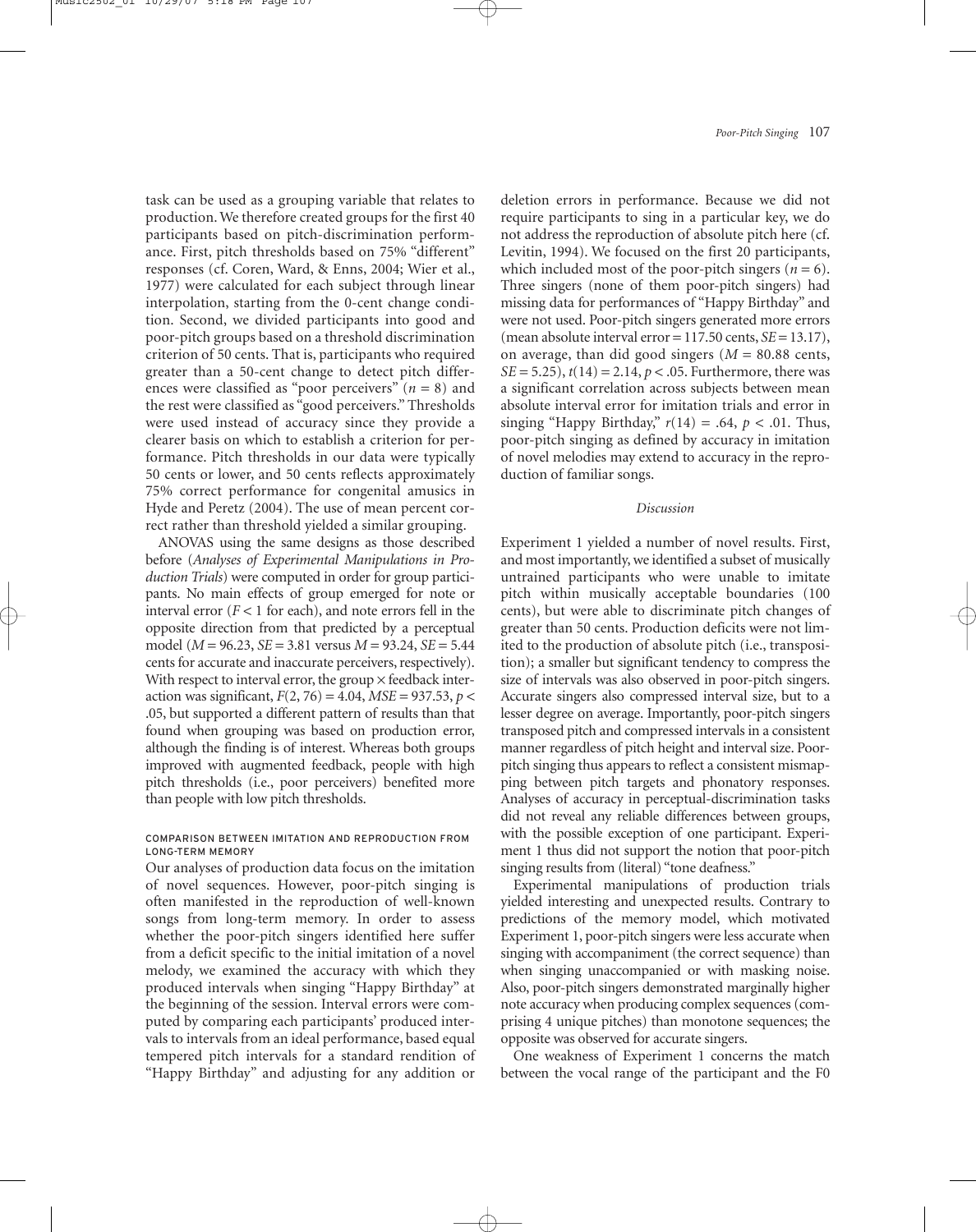range represented by the singer of the target sequence. Recall that the first 20 participants all imitated a male voice, and this set included six of the ten poor-pitch singers from Experiment 1, five of whom were female. Thus, the need to transpose the perceived sequence into one's own F0 range may have elicited poorer singing than would usually be found. This concern was mitigated somewhat by the presence of four more poor-pitch singers (three of whom were female) from the remaining participants, all of whom imitated a sequence matched to their gender. However, the issue of vocal-range match is still problematic. It should be noted that one of the female poor-pitch singers from participants 1-20 was run in the experiment a second time (all six were invited to return) and imitated a female voice. Her performance during this second session (not included in the current data) no longer indicated poor-pitch singing. Experiment 2 was designed to better address a possible role of mismatch between one's vocal range and the range of the target sequence on accuracy in production.

## Experiment 2

Experiment 2 was designed to better control for vocal range, and to verify the perception/production dissociation found in Experiment 1 when controlling for the match between the participant's vocal range and that of the model they are attempting to imitate. In Experiment 2, participants imitated a series of monotone sequences that formed a distribution around their comfort pitch, and performed a pitch-discrimination task similar to that used in Experiment 1. A large number of new participants from a different geographical region was tested, and were divided into "good" and "poor-pitch" singers based on qualitative criteria similar to the quantitative criteria used in Experiment 1. This subset was further analyzed with respect to accuracy in vocal imitation and related accuracy in pitch discrimination.

## *Method*

#### PARTICIPANTS

Forty-five new participants from Introductory Psychology classes at the University at Buffalo volunteered to participate in exchange for course credit. All participants reported normal hearing and no vocal pathology. Twenty-six participants (58% of the sample) reported experience playing an instrument or singing for more than a year, and were considered musically trained. Seventeen participants were male and the rest were female.

#### APPARATUS, MATERIALS, AND PROCEDURE

Materials for production trials were monotone sequences like those in Experiment 1, but the set was expanded to fit a wide variety of pitches that included all C-major scale pitches ranging from C2 (66 Hz) to C5 (524 Hz). Perception trials were modeled on those from Experiment 1, but were generated through a custom-made program in Matlab (The MathWorks, Natick, MA). In addition, a 13-cent change condition was added to the pitch-discrimination conditions presented in Experiment 1. No interval- or melody-discrimination trials were included.

Participants were recorded in a sound-attenuated booth without the experimenter (who was the first author) present. At the beginning of the session, participants produced a comfort note, as in Experiment 1. A pitch-tracking algorithm available in Matlab was used to plot the F0 for each participant; the experimenter verified the match between this estimate and the participant's comfort pitch by listening to a sample based on the extracted F0. The experimenter then presented six experimental trials of monotone sequences based on this comfort note. Each trial comprised the presentation of the stimulus, followed by a noise burst, after which the participant would imitate the sequence. No metronome was presented during trials in Experiment 2. Pitches in the first and last trials were equal to the comfort note. The remaining trials followed a fixed order based on the comfort pitch. Trials 2 and 3 included pitches that were 2 and 4 scale steps, respectively, higher than the comfort note, using pitches from the C-major scale. Trials 4 and 5 comprised pitches that were 2 and 4 scale steps below the comfort pitch, respectively, also drawn from C-major pitches. Thus, if one's comfort pitch was C3, trials would be based on [C3 E3 G3 A2 F2 C3], and if one's comfort pitch was D3, trials would be [D3 F3 A3 B2 G2 D3]. Pitches from C major were used simply to limit the number of possible pitches that could be used, rather than to evoke a tonal context centered on C.

Pitch-discrimination trials immediately followed production trials. In order to test the robustness of our earlier results, and in keeping with research in psychoacoustics (e.g., Wier et al., 1977), we used a slightly different task. Participants were asked to judge whether the first or second tone in a pair was higher in pitch than the other, rather than judge whether the tones were the same or different in pitch. This procedure does not require half the trials to be "no-change" conditions and is thus more efficient. Two trials were presented for each change condition, and overall accuracy across all change trials was used as a basis for individual differences in pitch discrimination.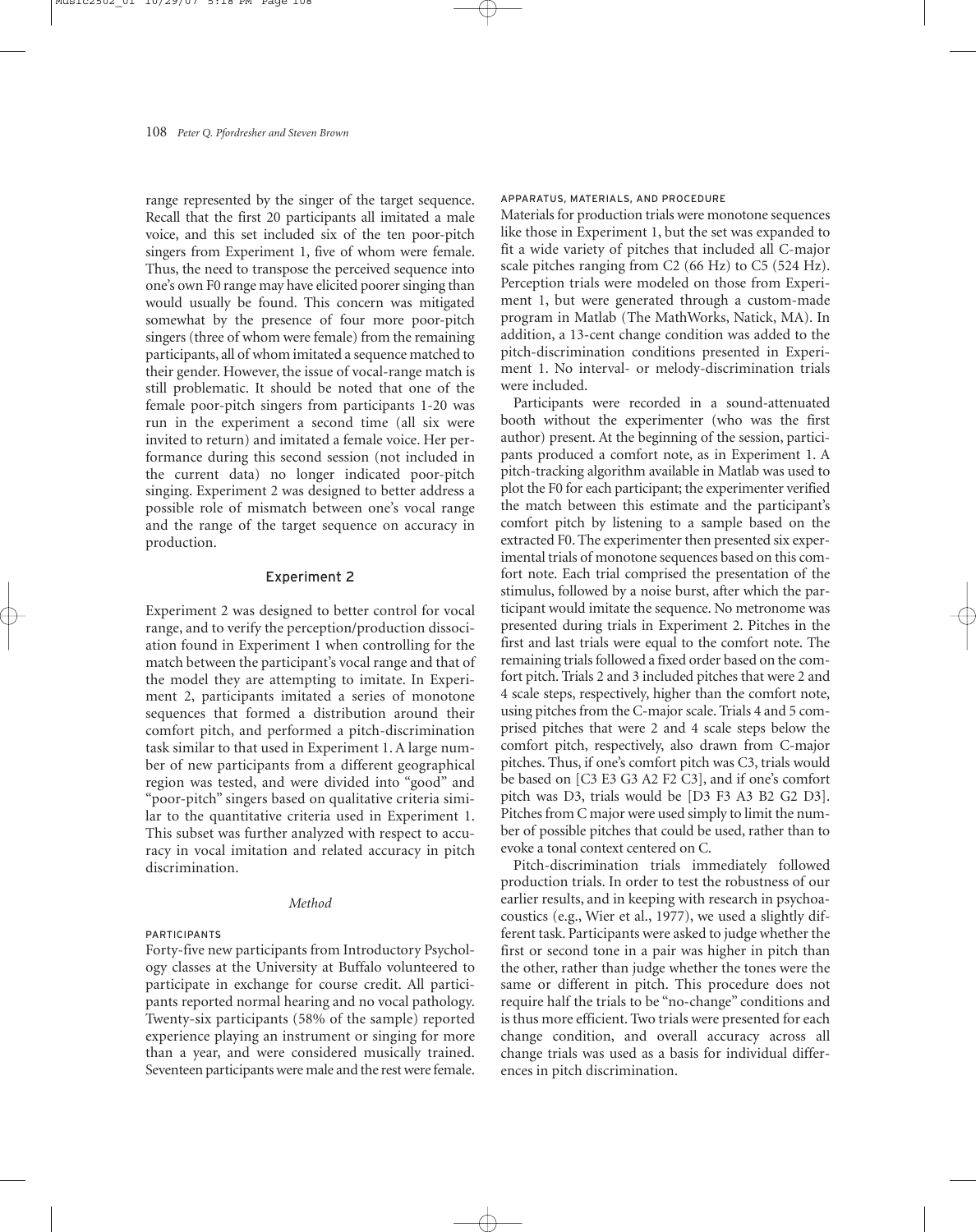A subset of participants from this experiment agreed to return for a longer follow-up session. The results of this longer study will be reported in detail elsewhere. It included a broader array of warm-up tasks, including the production of vocal sweeps, which we report here as an estimate of participants' vocal range. For the production of vocal sweeps, participants were instructed to generate continuous changes in pitch from the lowest note they could comfortably sing up to the highest note they could sing, and back down for four repetitions. Two vocal sweep trials and two further measures of comfort pitch were included in the follow-up experiment.

### *Results*

An initial division of participants into "good and "poorpitch" singing groups was carried out as follows. After each trial, the results of the pitch-tracking program were displayed on a graph, along with visual boundaries corresponding to  $+/-1$  semitone around the target F0, also including octave equivalents. The trial was classified as "off key" if the majority of samples for each pitch were produced outside of the boundaries. In each case, every produced note was sung either within or outside these boundaries. Singers were classified as "poorpitch" if all pitches other than the comfort pitch were produced outside these boundaries; seven participants (16%) fit this category. On average, poor-pitch singers produced slightly over one trial accurately (*M* = 1.29,  $SE = 0.29$ . Two poor-pitch singers produced none of the trials within boundaries (even when repeating their comfort pitch on trial 1). The remaining participants imitated pitch correctly on trial 1, but only three participants went on to accurately imitate their comfort pitch on the last trial. Follow-up analyses of accuracy in pitch imitation verified that this (shorter) way of delineating poor-pitch singers converged with the technique used in Experiment 1; poor-pitch singers generated mean absolute note errors that were 229 cents on average  $(range = 114-307)$ , although the sign of the error differed from trial to trial, for reasons explained later.

An additional subset of participants (*n* = 19) was classified as "good" singers, based on accurate imitation of pitch for all trials. However, whereas only one poorpitch singer reported more than one year of music training (which was not vocal training), 13 good singers reported music training of more than a year. We therefore eliminated all good singers reporting music training, except for one participant whose experience and gender (female) closely matched the one poor-pitch singer reporting training. The resulting samples of good and poor-pitch singers were equivalent  $(n = 7)$ . Again,

categorization of good singers based on plots of F0 during the experiment converged with analyses of accuracy in pitch imitation; good singers' imitations yielded mean absolute error scores of 30 cents.

As mentioned earlier, we found that mean absolute errors distinguished good from poor-pitch singers in Experiment 2, but signed error (used to delineate good and poor-pitch singers in Experiment 1) did not. This difference likely resulted from the better match between singers' vocal ranges and the pitches they imitated in Experiment 2 relative to Experiment 1. Poor-pitch singers tended to sing as flat those notes that were higher than their comfort pitch, and to sing as sharp those notes that were lower than their comfort pitch. Figure 9a shows the influence of distance from one's comfort pitch on accuracy for both groups. A 2-way, mixed-model ANOVA with the factors group (good, poor-pitch) and difference in pitch from comfort (5 levels) revealed a significant group  $\times$  difference interaction,  $F(4, 32) = 9.65$ ,  $MSE =$ 154,848.95,  $p < .01$ , qualifying as a main effect of difference, *F*(4, 32) = 10.16, *MSE* = 163,185.74, *p* < .01 (both tests significant when Greenhouse-Geiser correction was applied). There was no main effect of group.

The analysis reported above appears at first glance to differ from the results we found in Experiment 1, in that Figure 9a shows no evidence of transposition. We therefore examined whether mistuning was found among individuals. We regressed signed note errors for each participant onto the difference between the target pitch and comfort pitch (as in Figure 9a). In this context, the negativity of the slope measures the tendency for imitated pitches to drift back toward one's comfort pitch, and the intercept indicates how much overall mistuning occurs for each participant. Best fitting parameters are shown for good and poor-pitch singers in Figure 9b. As can be seen in the left panel of Figure 9b, poor-pitch singers tended to have more negative slopes, with one exception, who was also the only poor-pitch singer whose data yielded a weak fit (*r* = –.035, mean *r* = –.883 for the rest). Good singers had slopes near zero and comparably weak fits of the regressions (mean  $r =$ –.107). Fits to most poor-pitch singers also yielded negative intercepts (9b, right panel), indicating overall flat production, with one exception who sang sharp overall. When this participant was removed, the difference in mean intercept between good and poor-pitch singers was significant,  $t(11) = 2.70$ ,  $p < .05$ . Thus, transpositions were still found in Experiment 2, in addition to the tendency for imitated pitches to drift toward one's comfort pitch.

The most important goal of Experiment 2 was to determine if the dissociation between perception and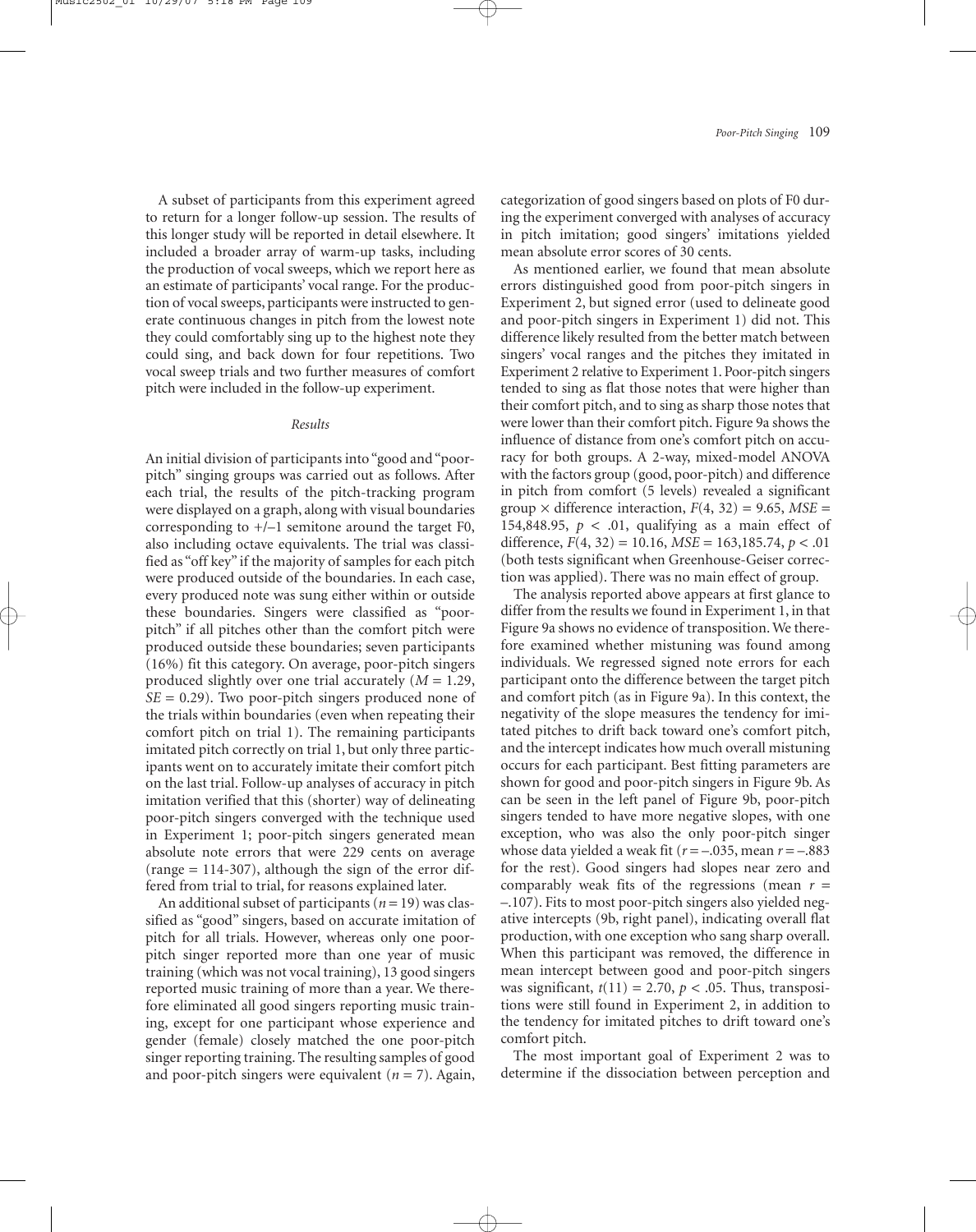

**FIGURE 9.** (a) Signed note errors for good and poor-pitch singers in Experiment 2 as a function of the difference (in scale steps) between the target pitch and the participant's comfort pitch. Error bars reflect one standard error of the mean. (b) Fits of regressions of note-error on difference from comfort pitch across individuals in Experiment 2 for good and poor-pitch singers, including slope (left panel) and intercept (right panel) parameters.

production found in Experiment 1 still held when poor-pitch singers were identified in a task matched to their comfort pitch. We assessed each participant's pitch-discrimination ability using the mean proportion of correct trials for all "change" conditions. Overall performance in this experiment was lower (*M* = .75 correct,  $SE = 0.04$ ) than in Experiment 1 ( $M = .89$  correct,  $SE = 0.01$ , which likely reflects the use of more difficult change conditions in Experiment 2. For conditions that were shared across experiments (25, 50, 100 cent change conditions), results across experiments were within 1

*SE* of each other. Overall standard error in each experiment was also similar (*SE* from Experiment 2 = .04, from Experiment  $1 = .02$ ), suggesting similar levels of reliability. The mean proportion of correct trials for good and poor-pitch singers did not differ significantly (*M* for good = 0.79, *SE* = .11; *M* for bad = 0.72, *SE* = .13, *p* > .10), and the distributions overlapped completely (range: 0.50 – 1.00 for each), as can be seen in Figure 10. Figure 10 also reveals that the relationship between production error and accuracy in perceptual discrimination does not lead to clearly identifiable groups. Although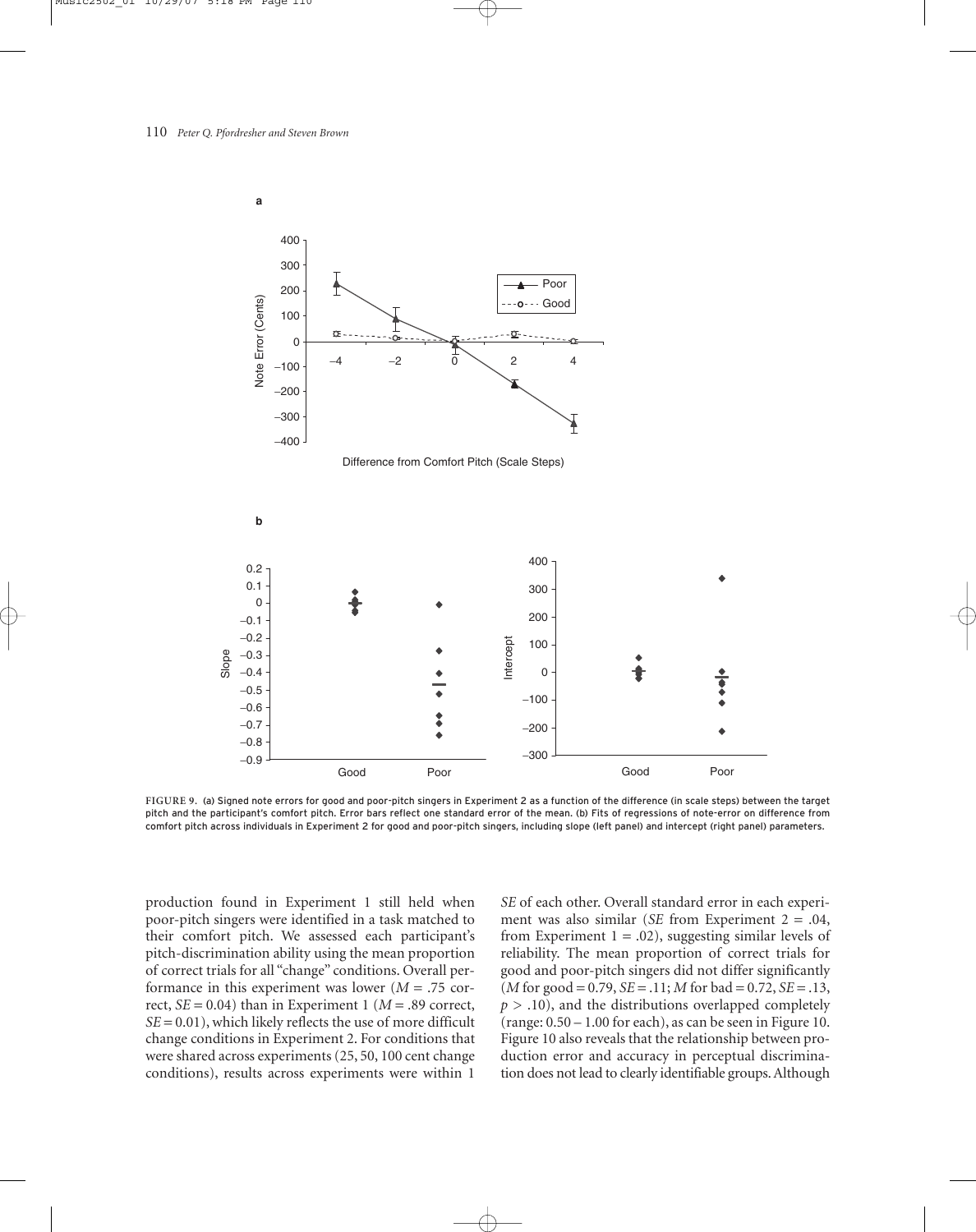

**FIGURE 10.** Scatterplots relating pitch discrimination accuracy to mean absolute note error for good and poor-pitch singers in Experiment 2.

poor perception was associated with poor production within each group, the line dividing good from poorpitch singers is clearly a function of production error only. Moreover, it is important to note that both experiments identified good singers with very poor pitch discrimination abilities.

Finally, we summarize one important result from the follow-up study, for which we recruited a subset of participants from the initial study (*n* = 5 poorpitch singers,  $n = 3$  good singers). We analyzed the maxima and minima of each participant's vocal sweeps during the warm-up phase as an index of the flexibility with which participants could control laryngeal muscles. If compression of pitch during vocal imitation results from motor dysfunction, then poor-pitch singers might produce smaller ranges in these exercises than good singers. We only used frequencies produced within each participant's modal voice (one poor-pitch singer produced tones in his falsetto range). No difference in overall vocal range was observed. Both groups produced differences that were slightly under an octave on average (mean ratio of highest to lowest frequency = 1.90 for poor-pitch singers, = 1.82 for good singers, difference *n.s.*), a wider range than the range of pitches participants were required to imitate.

# *Discussion*

Experiment 2 tested whether poor-pitch singers still exhibit accurate pitch discrimination when they are identified in a task adapted to their vocal range. It confirmed that prediction, which suggests that the dissociation observed in Experiment 1 was not an artifact. Furthermore, Experiment 2 sought to test more rigorously the relationship between accuracy in imitation and the difference between an imitated pitch and a "comfort note" representing a salient point in a singer's range. Inaccuracies among poor-pitch singers showed a tendency to drift toward a participant's comfort pitch. This verifies the validity of comfort pitch as a measure, but also demonstrates inflexibility in the pitch range of poor-pitch singers. At the same time, this restriction of range observed in imitation tasks was not matched by an inflexibility of range when singers produced vocal sweeps. Compression, therefore, may not simply result from motor dysfunction but may instead relate to limitations borne out in imitative tasks. It is also important to note that although poorpitch singers were accurate on average when imitating their comfort pitches, individuals often deviated systematically in one direction or another across trials, demonstrating the same kind of consistent mistuning that we observed in Experiment 1.

### General Discussion

The current study represents the first attempt to characterize the forms of poor-pitch singing in acoustic detail and relate these patterns of production to models of the underlying deficit. In so doing, we attempted to better understand poor-pitch singing with respect to its symptoms, causes, and prevalence. This general discussion is organized around these points.

# SYMPTOMS OF POOR-PITCH SINGING

One striking characteristic of the current data was the consistent direction of pitch errors among poor-pitch singers. Their transpositions in Experiment 1 were consistently either sharp or flat, regardless of whether a sequence began on a relatively high or low note. At the same time, Experiment 2 showed a tendency for poorpitch singers to make errors in the direction of their comfort pitch, causing the sign of note errors to vary across conditions. Even here, there was a tendency to mistune in a particular direction that co-existed with the "drift" toward one's comfort pitch. Mistuned notes were not always flat, as might have been expected by an account based on vocal "laziness" in poor-pitch singers. An important practical implication of these results is that poor-pitch singers may be better able to improve their singing ability, and may be able to sing more accurately if they imitate melodies scaled to their comfort pitch (cf. Welch, 1979b). Such malleability argues against models of musical deficits based solely on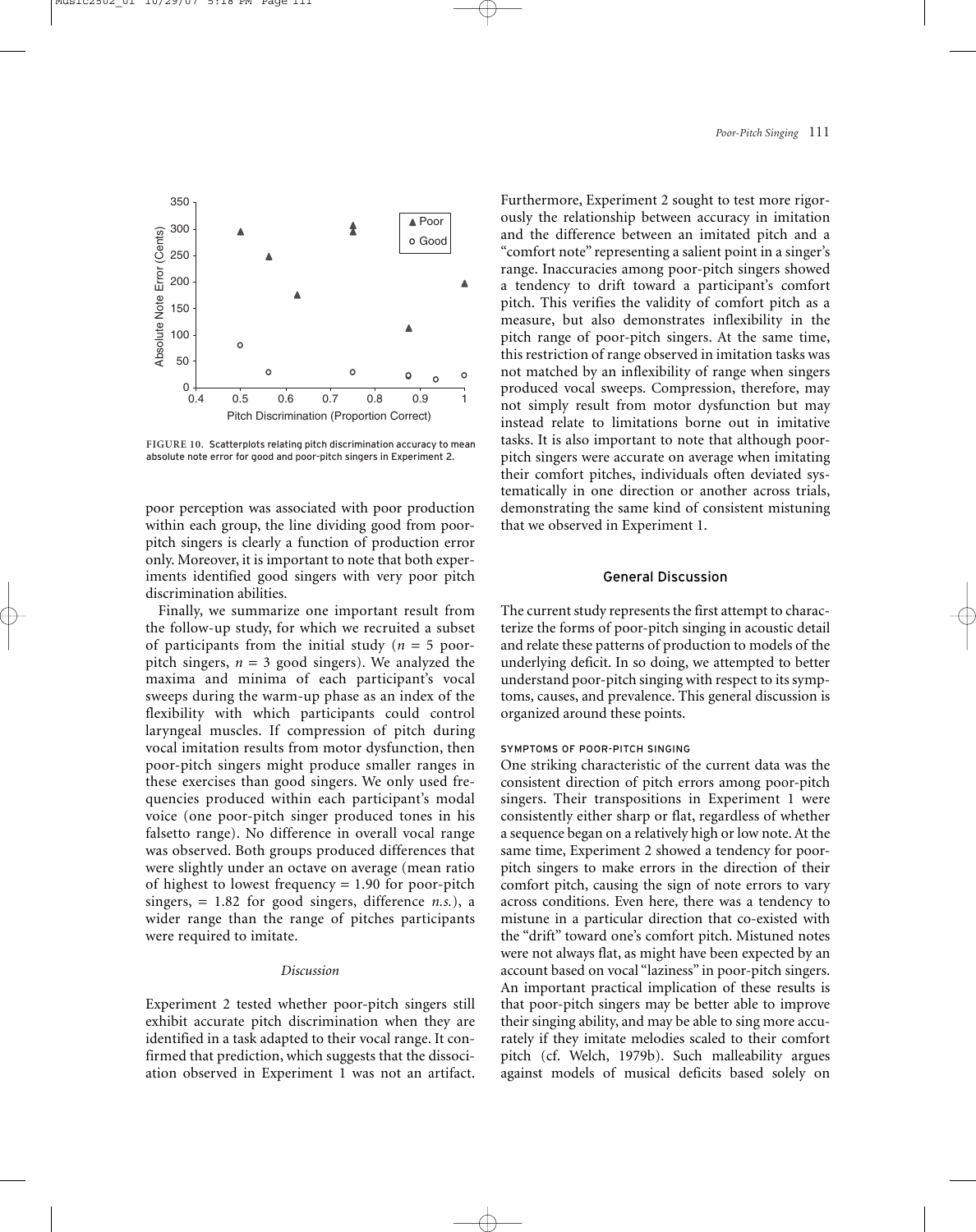genetic factors; although it is possible that genetic factors figure into deficits of perception rather than production (cf. Drayna, Manichaikul, de Lange, Sneider, & Spector, 2001; Kalmus & Fry, 1980).

Along with the tendency to mistune notes, we found a tendency for poor-pitch singers to compress the size of intervals during imitation, related to the tendency for note errors to drift toward one's comfort note in Experiment 2. This band-width limitation in poor-pitch singers does not seem to reflect an inherent limitation in the use of laryngeal muscles, given the absence of differences across groups when producing vocal sweeps, but instead seems to be specific to conditions in which singers have to imitate pitch. Although poor-pitch singing was occasioned by joint deficits in note and interval production, the link between these deficits was not entirely consistent, given some overlap between the distributions (Figure 4).

In contrast with the effects of poor-pitch singing on note and interval error, we found no evidence for a deficit in the production of melodic contour, suggesting that poor-pitch singing does not involve an impaired ability to reproduce coarse-grained aspects of musical structure except in extreme cases (e.g., Dalla Bella et al., 2007). Indeed, the perceptual data suggest that poorpitch singers may have an accurate perceptual representation of music but are unable to put that representation into action. This result stands in contrast to the tendency for congenital amusics to be deficient at discriminating musical pitch contour (Patel et al., 2005), again suggesting that congenital amusia (a perceptual disorder) is distinct from much poor-pitch singing.

Poor-pitch singing is apparently a disorder of production but not perception, at least for most participants. The data from Experiment 2, moreover, suggest that impaired pitch perception may exist independently among good and poor-pitch singers (see Figure 10). At the same time, although poor-pitch singers were not deficient at exclusively perceptual tasks, they did differ from good singers with respect to their ability to use perceptual feedback to guide production. While it was found that the production of interval and contour was facilitated for both groups when augmented feedback was present, poor-pitch singers actually produced individual notes less accurately with augmented feedback. Thus, the tendency to transpose was apparently exacerbated by the presence of additional feedback. It is possible that poor-pitch singers have difficulty using information from additional sound sources (e.g., another singer) for error correction. Moreover, bad singers may have difficulty distinguishing their own voice from another's. This finding appears to conflict with research on congenital amusia that shows no deficit pertaining to auditory grouping (Foxton et al., 2004).

However, that study focused on sequential grouping, whereas our results pertain to simultaneous grouping. It is possible that poor-pitch singers have difficulty segmenting augmented from self feedback because of reduced sensitivity to dissonance (cf. Ayotte et al., 2002), given that dissonance can create frequency modulations that promote segregation (Bregman, 1990).

Finally, we wish to point out that the poor-pitch singing observed here may not simply be a deficit that pertains to the imitation of novel sequences, in that errors in the production of a well-known sequence from memory converged with errors seen in imitative tasks. Indeed, it is not clear from a cognitive standpoint just how different the task of repeating a novel melody is from repeating a melody stored in long-term memory, because both tasks rely on a process of mental simulation to guide action, a prospect we turn to next.

### POSSIBLE CAUSES OF POOR-PITCH SINGING

In the introduction, we described four canonical "models" for the cause of poor-pitch singing. Although no single study can fully determine the roots of this deficit, we suggest that the results of the present experiments favor a sensorimotor account of poor-pitch singing, in which auditory representations of pitch are mapped onto incorrect motor representations for phonation. Thus, poor-pitch singing results from sensorimotor "mistranslation" during imitation. Mistranslation occurs primarily in the reproduction of absolute pitch, secondarily for intervals, and not at all for contour. A greater tendency toward mistranslation may therefore be exhibited at "local", as opposed to "global", levels of organization in music. Furthermore, due to the faulty mismapping, corrective feedback cannot help production, because error corrections are in turn mapped onto inappropriate phonatory targets. The unusual effect of complexity with poor-pitch singers may likewise relate to problems in mapping perceptual events onto targets with respect to absolute pitch. That is, when a sequence offers no relativepitch structure, as in monotone sequences, imitation must rely only on absolute-pitch information.

One of the alternative models was based on the idea that poor-pitch singing originates in motor control. Though some of the data are consistent with such a proposal, we think that the current data, on the whole, are not consistent with such a view. One crucial finding in this regard was that poor-pitch singing during imitative tasks was neither monotonic nor random but was reliable with respect to the kinds of errors that occurred. A motor-based account would likely predict a more random-like quality to production, resulting in less predictable error patterns. Second, the fact that poor-pitch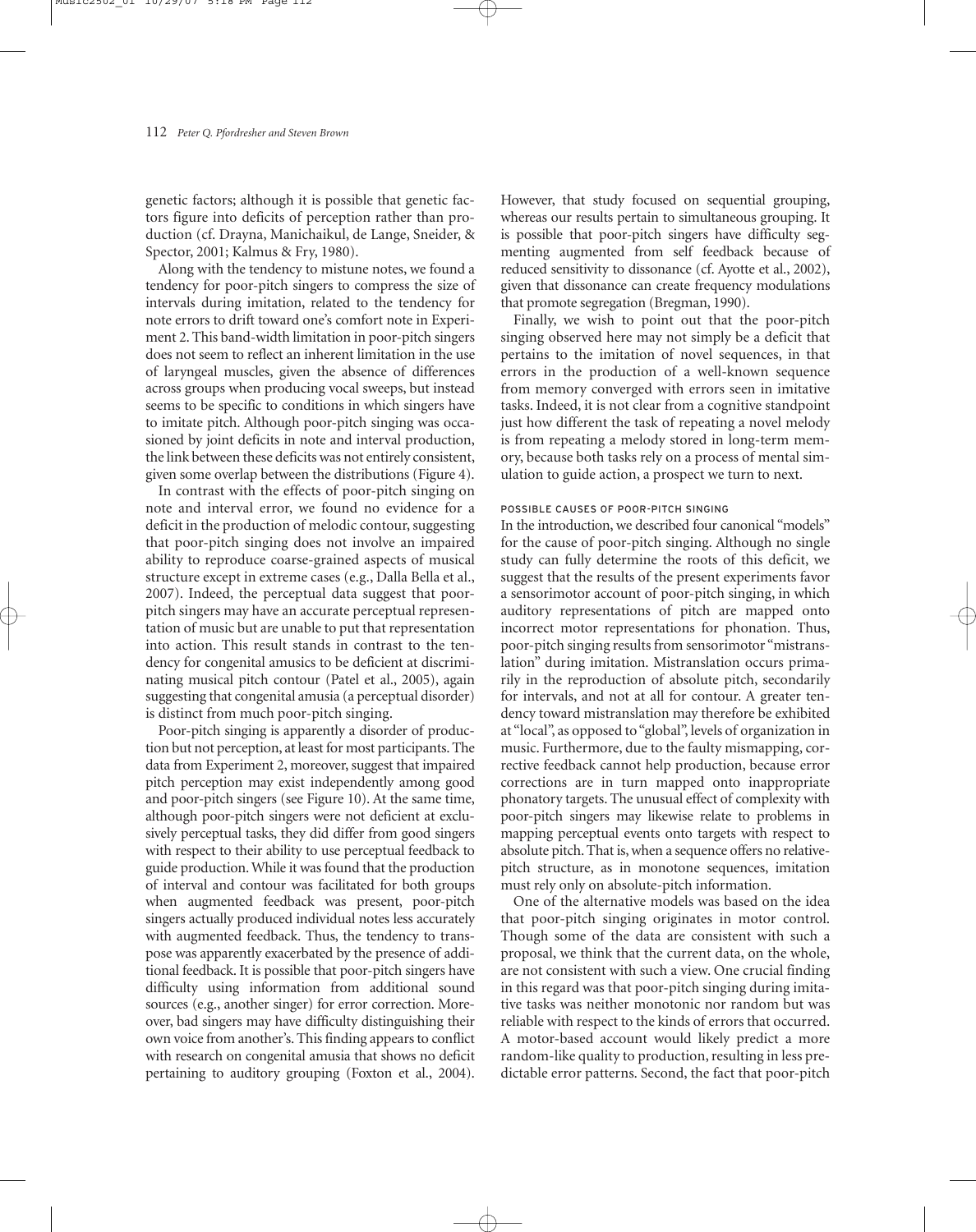singers compress intervals suggests that they may have greater difficulty reaching distant pitch targets. However, compression was not seen when participants executed vocal sweeps, arguing against the idea that limitations in laryngeal muscles contribute to compression. Moreover, poor-pitch singers were slightly less accurate in Experiment 1 at imitating monotone sequences—in which there was no requirement for adjustments in the laryngeal muscles—than at imitating sequences with pitch changes, in which there was such a requirement. A motor model would clearly predict the opposite.

A major goal of this study was to test the hypothesis, voiced in recent research, that poor-pitch singing results from deficits in perception. Our results failed to support this hypothesis. Groups did not differ significantly in pitch discrimination performance, and even if they had, distributions across groups showed substantially more overlap than has been found in research on congenital amusia using the Montreal Battery of the Evaluation of Amusia (MBEA, Peretz et al., 2003; but see Cuddy, Balkwill, Peretz, & Holden, 2005). Pitchdiscrimination ability failed to predict differences across participants with respect to accuracy in production. Furthermore, a perceptual account would have predicted a facilitating effect of auditory feedback on production for good singers (who presumably can use auditory feedback for error correction) but not for poor-pitch singers (who would be insensitive to perceived pitch relations). Our results differed. Thus, it seems unlikely that the poor-pitch singers we sampled (with one possible exception) can be explained by recourse to perceptual skill. This dissociation stands in contrast to recent research suggesting that music training (as opposed to a musical deficit) enhances both perception and production (e.g., Amir, Amir, & Kishon-Rabin, 2003).

A final model that originally motivated our research was based on the idea that poor-pitch singers have an impoverished representation of sequence structure in memory. It may be true that some kind of memory deficit figures into the (statistically weak) effects of complexity that we found within poor-pitch singers, but such an account would differ strongly from our initial hypothesis. It is possible that the current manipulations of complexity, based only on the number of pitch changes in a sequence, are not robust enough to reveal such differences among groups. In ongoing research, we are investigating other factors related to memory that may yield different results. For the moment, however, we have no evidence that poor-pitch singing is a memory-based deficit.

We should note that, although our data appear to support a sensorimotor account of poor-pitch singing, they clearly do not support a particular model proposed by Welch (1985), which focuses on the use of feedback for error correction (cf. Schmidt, 1975). As mentioned before, the current results did not support the idea that augmented feedback can facilitate performance. Furthermore, Welch's theory would predict a correlation between production and perception, because the strengthening of perception/action links through practice should enhance perceptual skills. We suggest that the nature of the deficit does not concern the link from feedback to planning of future actions, as in Welch's theory, but rather the link from the perceived model to the planned motor actions. In other words, the deficit has to do with feedforward, rather than feedback, links between perception and action (e.g., Wolpert, Ghahramani, & Jordan, 1995).

# PREVALENCE OF POOR-PITCH SINGING

An additional goal of the present research was to provide estimates of the prevalence of poor-pitch singing in the general population—the deficit most persons associate with the term "tone deafness" (Sloboda et al., 2005). Although selection procedures differed somewhat (Experiment 1 sampled nonmusicians, about half of whom claimed an inability to sing, while Experiment 2 sampled randomly, regardless of training), rates of poorpitch singing across experiments essentially converged: 15% of the sample in Experiment 1 among those who were not prescreened for self-report of singing skill (participants 1-40), 10% in Experiment 1 among those who were prescreened, and 16% in Experiment 2. These rates converged with the frequency found in Experiment 2 of Dalla Bella et al. (2007, 13% of the sample), but diverge from self-report data that we collected on singing skill (59%, see introduction). The prevalence of poor production skills may be far lower than self-assessments indicate.

Estimates of true (i.e., perception-based) "tone deafness" are lower still. Procedures such as the Distorted Tunes Test (Drayna et al., 2001; Kalmus & Fry, 1980) and the MBEA (Peretz et al., 2003) have generated estimates of no more than 5%. People still may overestimate the prevalence of perceptual deficits. Among a sample of students in Canada, 17.6% declared themselves "tone deaf" (Cuddy et al., 2005), an estimate close to our findings regarding production but higher than estimates of perception-based deficits.<sup>5</sup>

<sup>&</sup>lt;sup>5</sup>It is highly likely that some of the sample considered tone deafness to be a production-related deficit (see Cuddy et al., 2005, Table 3, and also Sloboda et al., 2005).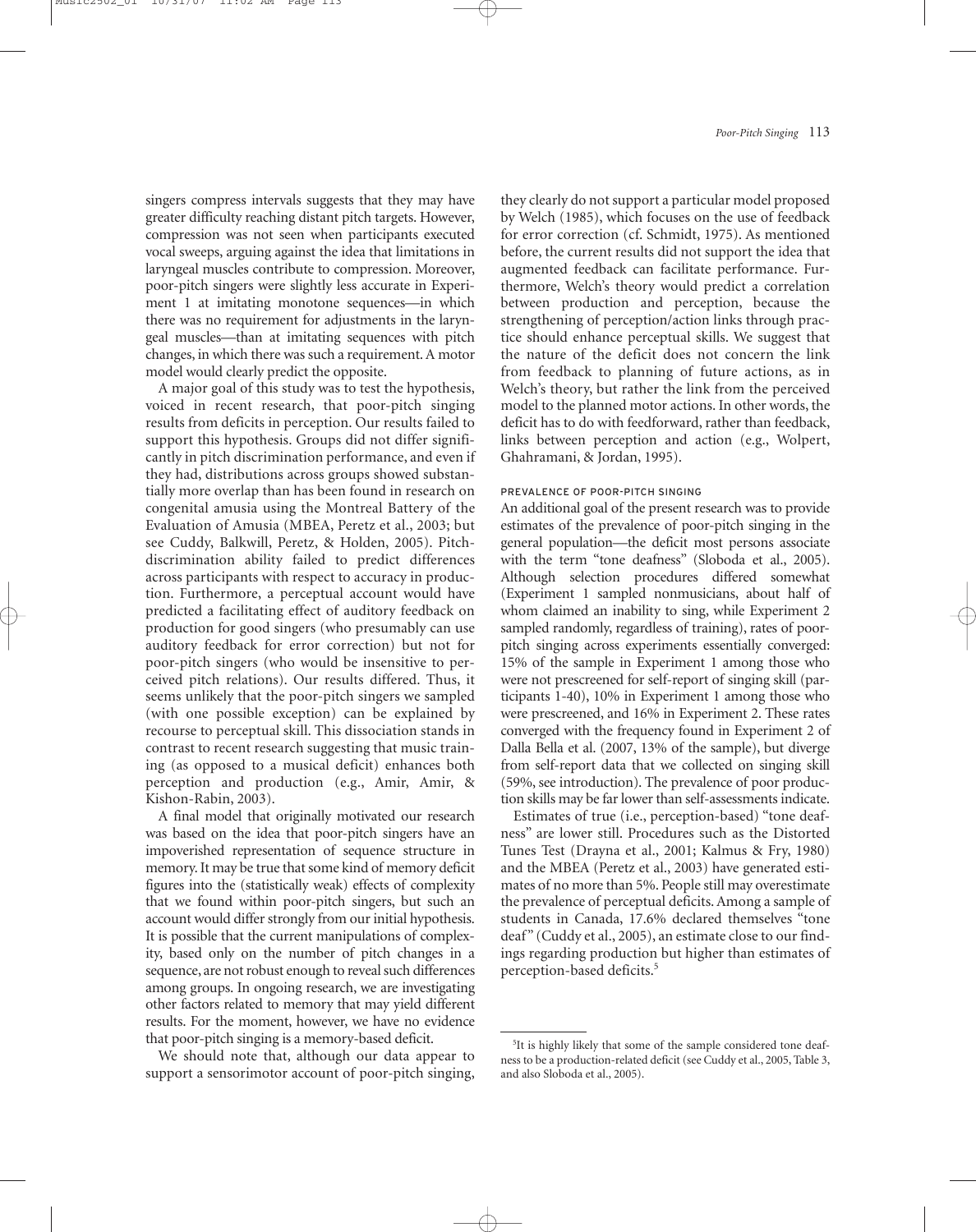Why do our rates differ from those arising from tasks based on perception, which have been shown to predict deficits in production (Peretz et al., 2003)? It is possible that there are multiple singing phenotypes. One type exhibits deficiencies in vocal imitation coupled with intact pitch-discrimination skill, as described for the majority of our poor-pitch singers. A second type—more severe, yet much less common—might involve a true deficit in pitch-discrimination skill (as seen in cases of congential amusia) that perhaps leads to extreme versions of both transposition and compression as well as an even greater loss of precision in singing. It is important to point out that the kinds of quantitative vocal measurements that we describe in this study have not yet been applied to cases of congenital amusia, so it is uncertain whether this group produces the kind of reliable error patterns observed here. Furthermore, since the amusic subjects of Peretz and colleagues were found based on a rigorous selection process, it is not yet possible to estimate the population-level prevalence of this type of condition. One of our participants (the outlier from Experiment 1, see Figure 8b) might fit into this category, in that pitchdiscrimination accuracy was low for this participant and production data were unreliable. Whatever the prevalence of poor-pitch singing in the general population, it seems to be the case that many people (possible over 50%) consider themselves to be incompetent singers even though they are not.

### Conclusions

We have carried out one of the first detailed acoustic analyses of imitative singing in a population of neurologically normal adult nonmusicians. Analyses of production data revealed two broad categories of singers: accurate singers and transposers, where transposition is accompanied by compression of intervals. Transposers comprised 10-16% of each sample, a higher figure than those reported in studies of tone deafness using perceptual metrics alone. Importantly, pitch-discrimination skills did not predict accuracy in production, thus arguing against a perceptual model of transpositional singing. Deficits also did not seem fully attributable to motor control, at the same time. Thus, we favor a sensorimotor model of mistranslation in which poor-pitch singing is viewed as a deficit in converting heard notes to phonation targets. Moreover, "tone deafness," as poor-pitch singing, may not be generally attributable to tone deafness as a pitch-discrimination deficit.

### Author Note

This research was sponsored in part by a San Antonio Life Sciences Institute Grant #121075, by NSF grant BCS-0344892, 0704516, and by a grant from the Grammy Foundation. We thank Sean Hutchins, Isabelle Peretz, John Sloboda, and an anonymous reviewer for helpful comments on an earlier version of this manuscript. We also thank Erik Gallemore, Danielle Maddock, and Julliann Mejia, who conducted experiments, and Danielle Maddock, Brian Benitez, Erik Gallemore, Lilly-Ann Flores, Zachary Clay, Jennifer Walsh, and Ece Yildirim for assistance with data analyses.

*Correspondence concerning this article should be addressed* to Peter Q. Pfordresher, University at Buffalo, 355 Park Hall, Buffalo, NY 14260, or to Steven Brown, Department of Psychology, Simon Fraser University, Robert C. Brown Hall, 8888 University Drive, Burnaby, BC, Canada V5A 1S6. Electronic mail may be sent to pqp@buffalo.edu or stebro@sfu.ca.

# References

ALLEN, G. (1878). Note-deafness. *Mind, 10,* 157-167.

- American Academy of Otolaryngology (1989). *Five minute hearing test*. Retrieved 7/23/2004 from http://www.etnet.org/ healthinfo/hearing/hearing\_test.cfm.
- AMIR, O., AMIR, N., & KISHON-RABIN, L. (2003). The effect of superior auditory skills on vocal accuracy. *Journal of the Acoustical Society of America, 113*, 1102-1108.
- AYOTTE, J., PERETZ, I., & HYDE, K. (2002). Congenital amusia: A group study of adults afflicted with a music-specific disorder*. Brain, 125,* 238-251.
- BRADSHAW, E., & MCHENRY, M. A. (2005). Pitch discrimination and pitch matching abilities of adults who sing inaccurately. *Journal of Voice, 19*, 431-439.
- BREGMAN, A. S. (1990). *Auditory scene analysis.* Cambridge, MA: MIT Press.
- BURNS, E. M. (1999). Intervals, scales, and tuning. In D. Deutsch (Ed.), *The psychology of music* (2nd ed*.*, pp. 215-264). San Diego, CA: Academic Press.

COHEN, J., & COHEN, P. (1983). *Applied multiple regression/ correlation analysis for the behavioral sciences* (2nd ed.). Hillsdale, NJ: Lawrence Earlbaum.

- COREN, S., WARD, L. M., & ENNS, J. T. (2004). *Sensation and perception* (6th ed.). Hoboken, NJ: Wiley.
- CUDDY, L. L., BALKWILL, L., PERETZ, I., & HOLDEN, R. R. (2005). Musical difficulties are rare: A study of "tone deafness"